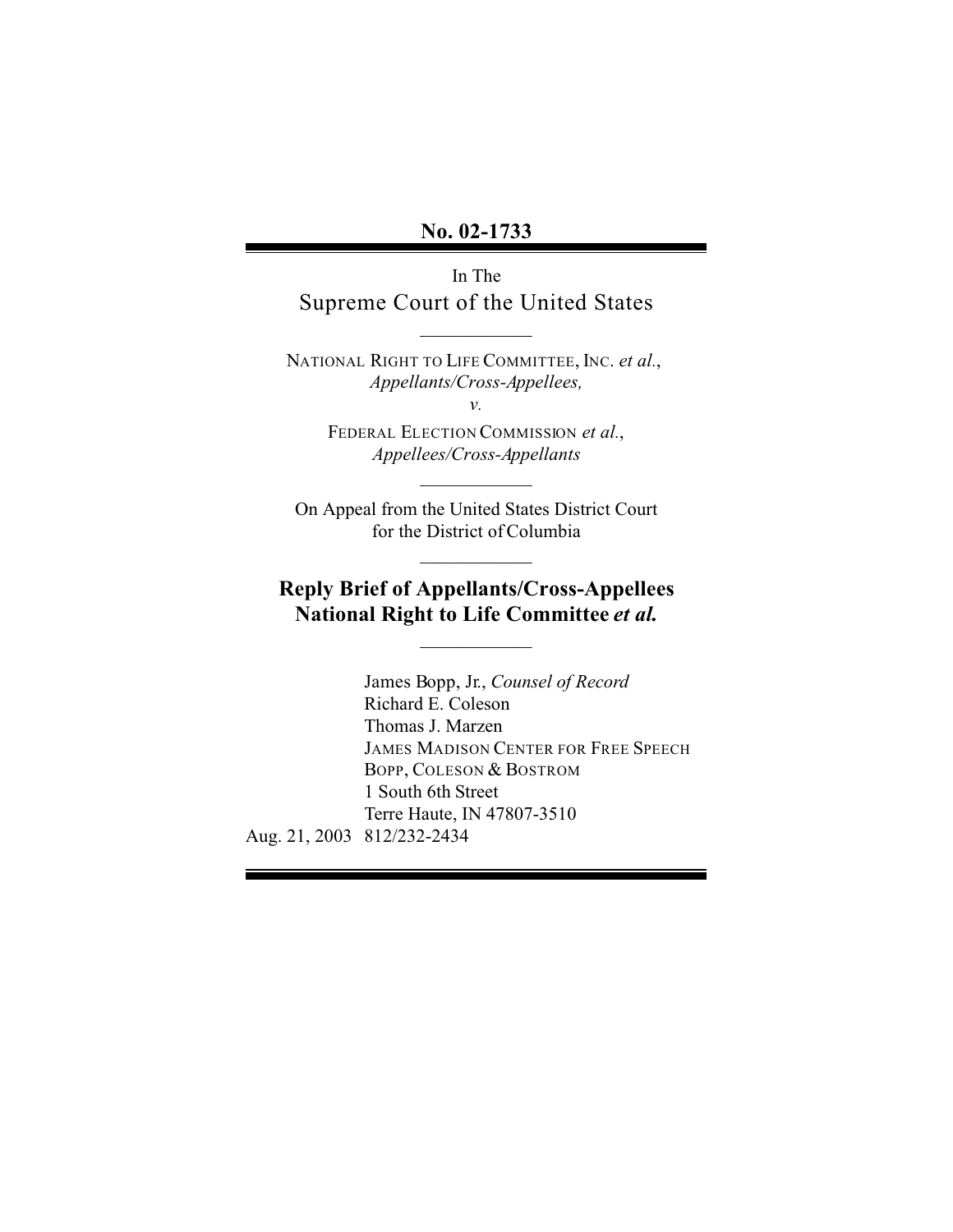### **Corporate Disclosure Statement**

As stated in the *Jurisdictional Statement*, none of the appellants has a parent corporation and no publicly held company owns ten percent or more of the stock of any of the appellants. Rule 29.6.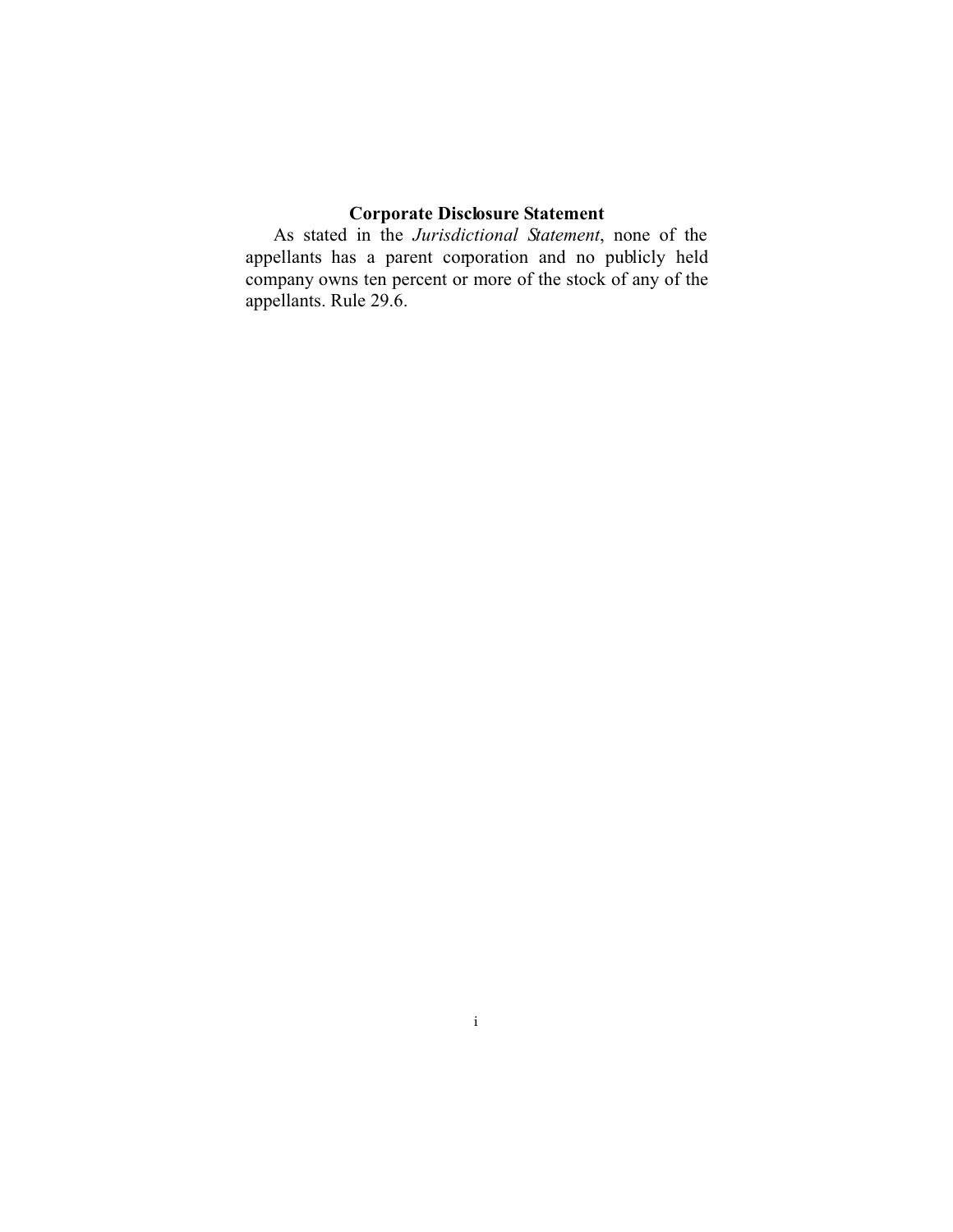## **Table of Contents**

| I. | Blurring Key Distinctions: How BCRA Assaults                                                                                                                    |  |
|----|-----------------------------------------------------------------------------------------------------------------------------------------------------------------|--|
|    | A. The Blurred Issue/Express Advocacy Dis-<br>tinction: The First Amendment Protects<br>Issue Advocacy. $\dots \dots \dots \dots \dots \dots \dots \dots \dots$ |  |
|    | Blurred Contribution/Independent<br>B. The<br>Expenditure Distinction: The PAC Alterna-<br>tive Is Inadequate. $\ldots \ldots \ldots \ldots \ldots \ldots$ 3    |  |
|    | C. The <i>MCFL</i> -Exemption Is Inadequate. $\dots \dots$ 4                                                                                                    |  |
|    | D. Plaintiffs Have Made an Inadequate Show-<br>ing to Overcome Stare Decisis for Numer-                                                                         |  |
|    | 1. Alleged "New" Facts Are Irrelevant,<br>Flawed, and Do Not Justify Eliminating<br>an Essential Element of Representative                                      |  |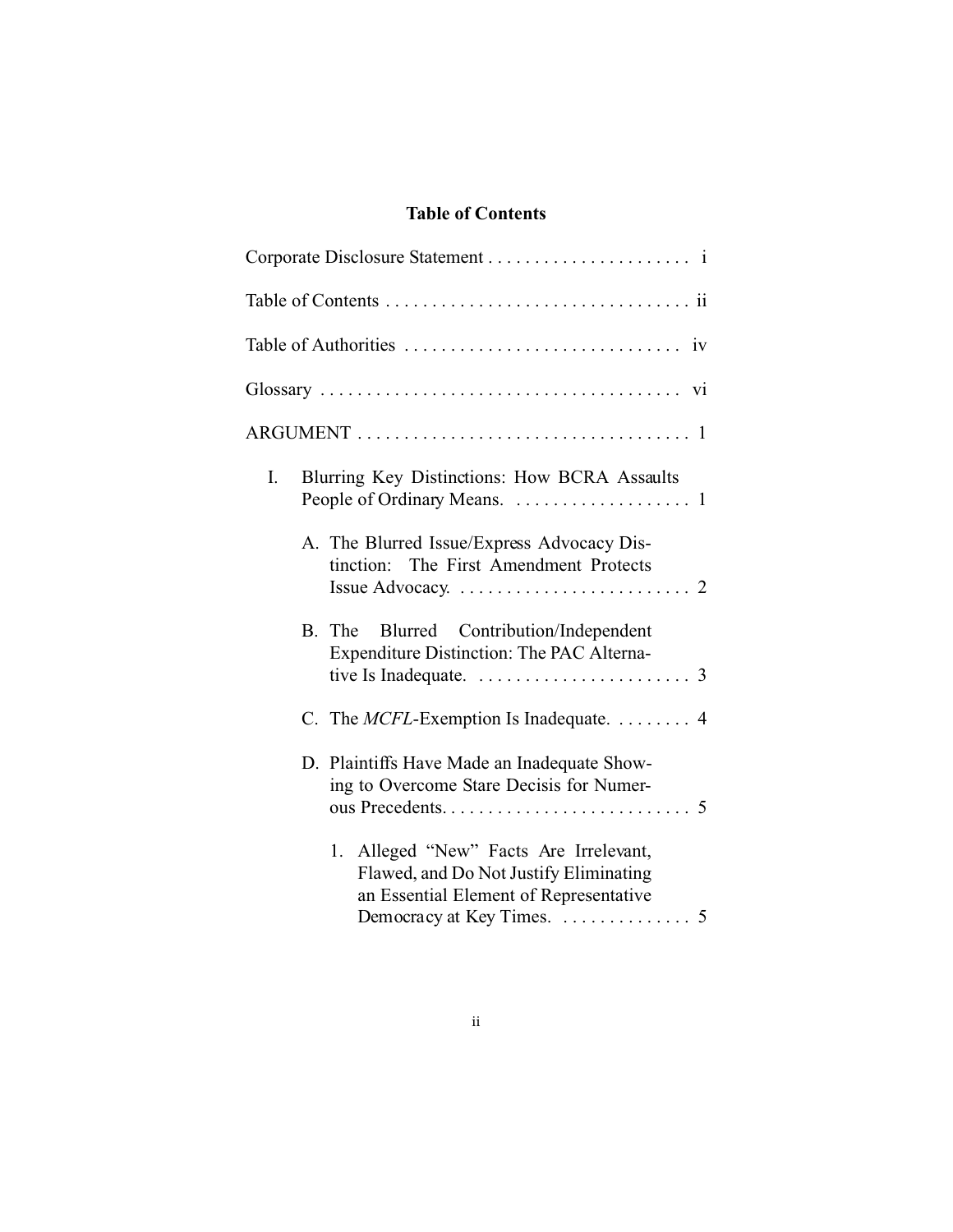|    | 2. Circumvention Is an Auto-Expanding                                                                                                              |  |
|----|----------------------------------------------------------------------------------------------------------------------------------------------------|--|
|    | 3. There Is International Support for Unfet-                                                                                                       |  |
|    | 4. This Court Would Have to Overturn<br>Multiple Cases to Uphold the Election-<br>eering Communications Restrictions.  14                          |  |
| П. | From Quid Pro Quo to "Gratitude": How BCRA<br>Assaults Representative Democracy. 15                                                                |  |
| Ш. | The Independent Speech of State Candidates and<br>Officeholders Cannot Be Subjected To Federal<br>Contribution Limits And Disclosure Requirements. |  |
|    |                                                                                                                                                    |  |

# **Appendix**

Order Granting Motion to Intervene (May 3, 2002) ..... 1a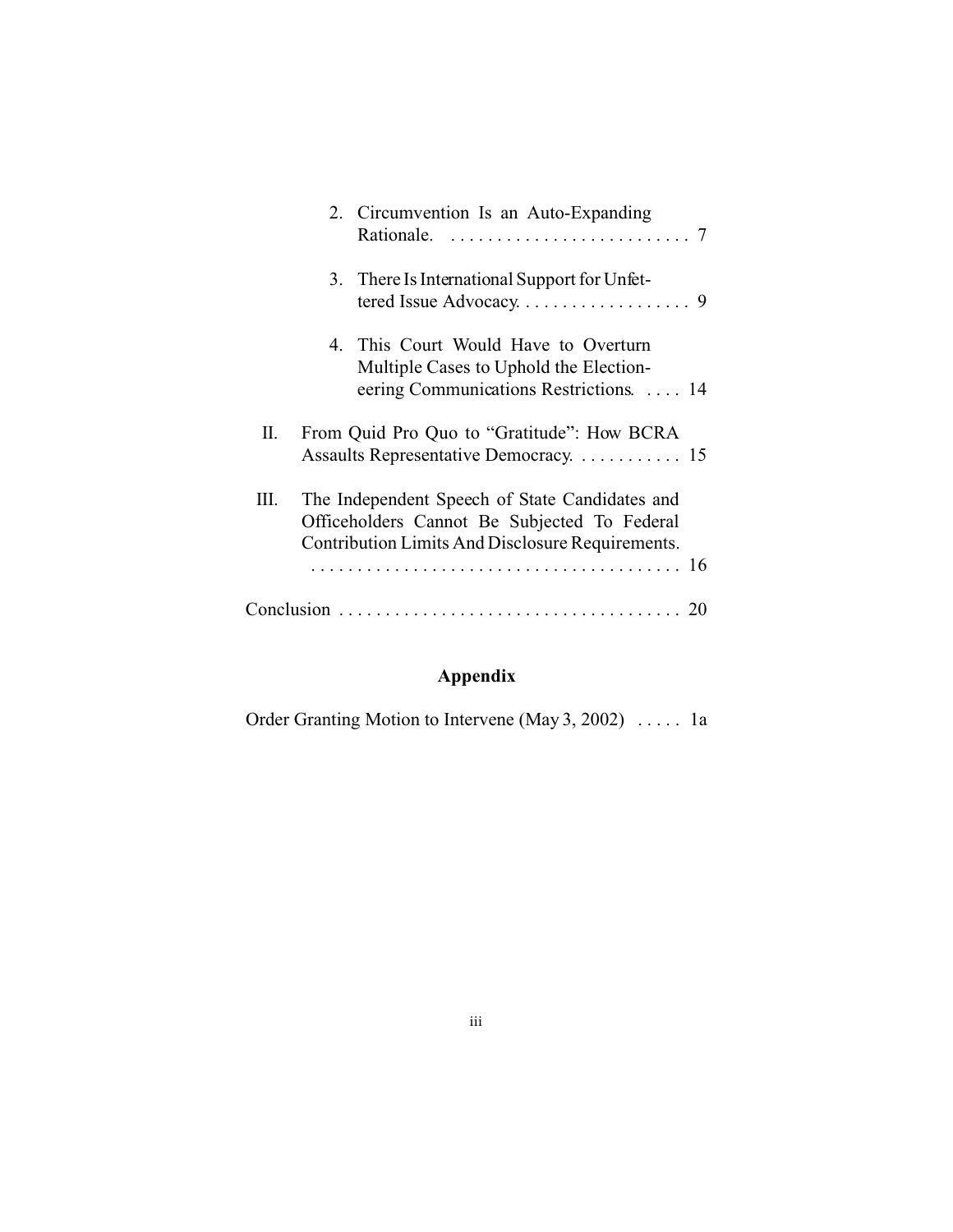### **Table of Authorities**

| <b>Cases</b>                                                                                                                            |
|-----------------------------------------------------------------------------------------------------------------------------------------|
| Austin v. Mich. State Chamber of Commerce, 494 U.S. 652                                                                                 |
| Bowman v. United Kingdom, 26 Eur. Ct. H.R. 1 (1986) 12-14                                                                               |
|                                                                                                                                         |
| California Medical Association v. FEC, 453 U.S. 182<br>18                                                                               |
| Citizens Against Rent Control v. Berkeley, 454 U.S. 290<br>(1981)                                                                       |
|                                                                                                                                         |
| Colorado Republican Federal Election Campaign Commit-<br>tee v. FEC, 518 U.S. 604 (1996) $\ldots \ldots \ldots \ldots \ldots \ldots$ 18 |
| FEC v. Beaumont, 123 S. Ct. 2200 (2003) 3, 4, 15                                                                                        |
| FEC v. Massachusetts Citizens for Life, 479 U.S. 238                                                                                    |
| FEC v. National Right to Work Committee, 459 U.S. 197                                                                                   |
| First National Bank of Boston v. Belotti, 435 U.S. 765                                                                                  |
| First National Bank v. Bellotti, 435 U.S. 765 (1978)  4                                                                                 |
| Harper v. Canada, 2002 ABCA 301 (2002)  11, 12                                                                                          |
|                                                                                                                                         |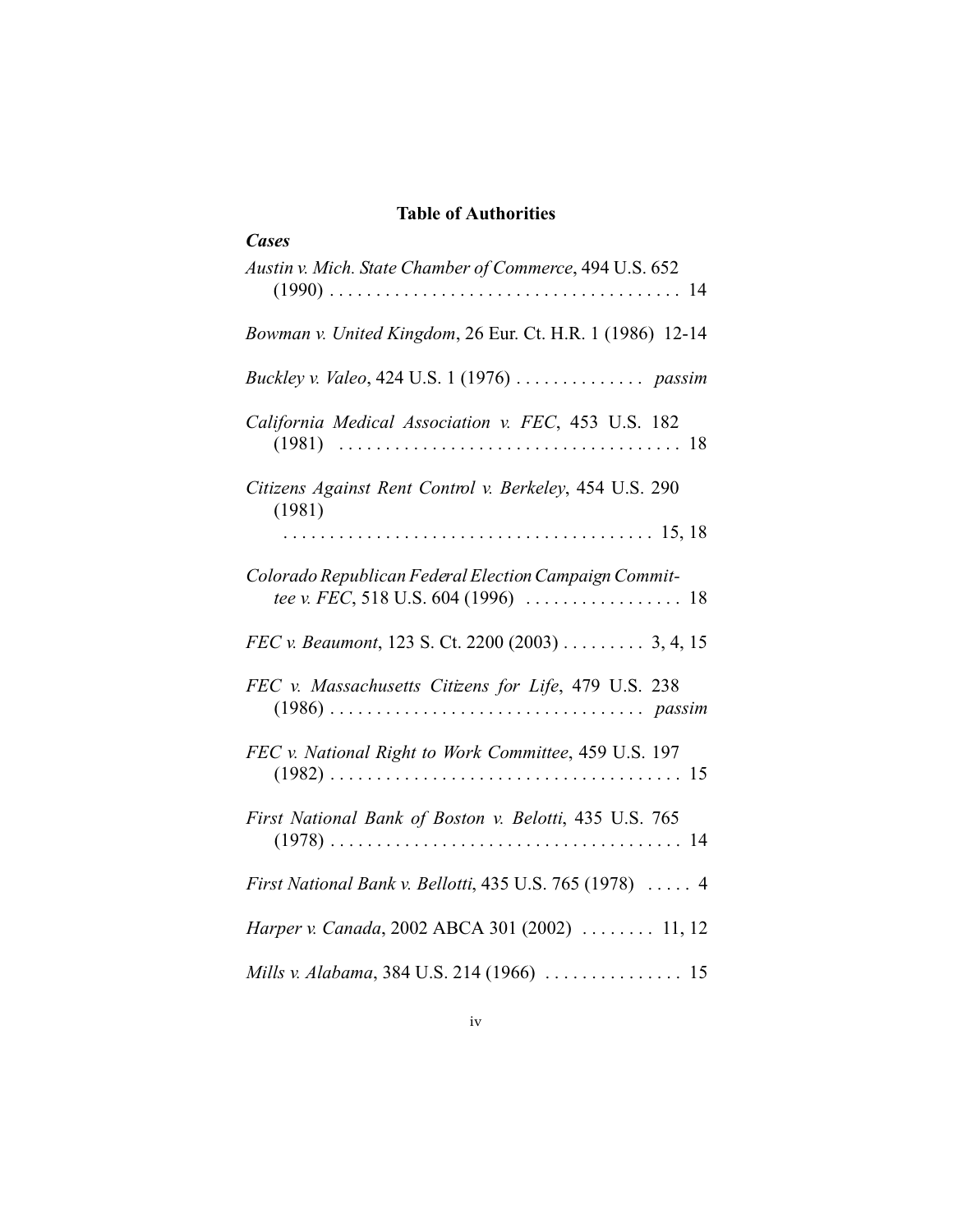| National Conservative Political Action Committee v. FEC,   |
|------------------------------------------------------------|
| Nixon v. Shrink Missouri Government PAC, 528 U.S. 377      |
|                                                            |
| Planned Parenthood Affiliates of Michigan, Inc. v. Miller, |
| Right To Life of Michigan, Inc. v. Miller, 23 F. Supp. 2d  |
| Vermont Right to Life Committee v. Sorrell, 221 F.3d 376   |

## *Constitution, Statutes, Regulations & Rules*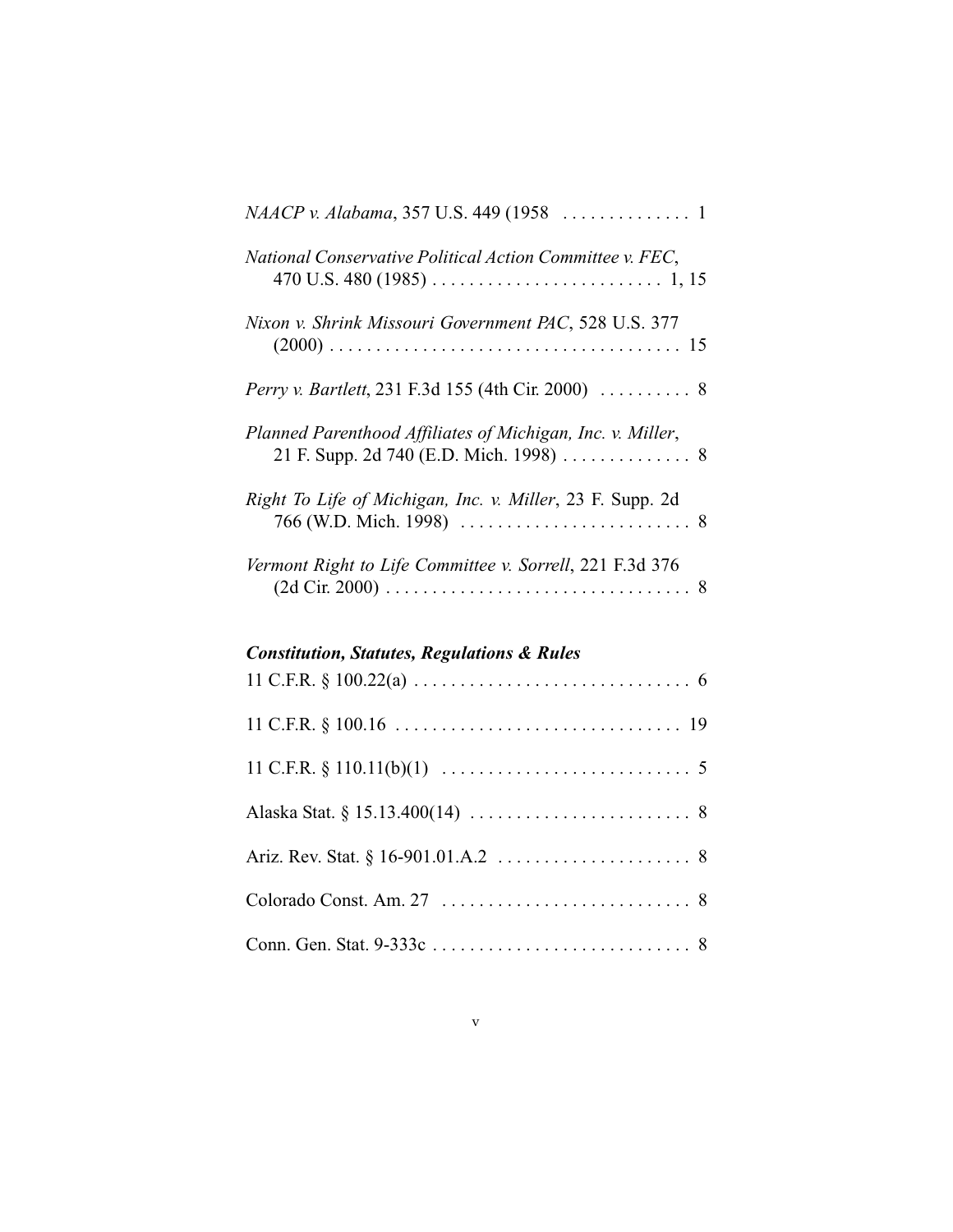|--|--|--|--|

# **Glossary**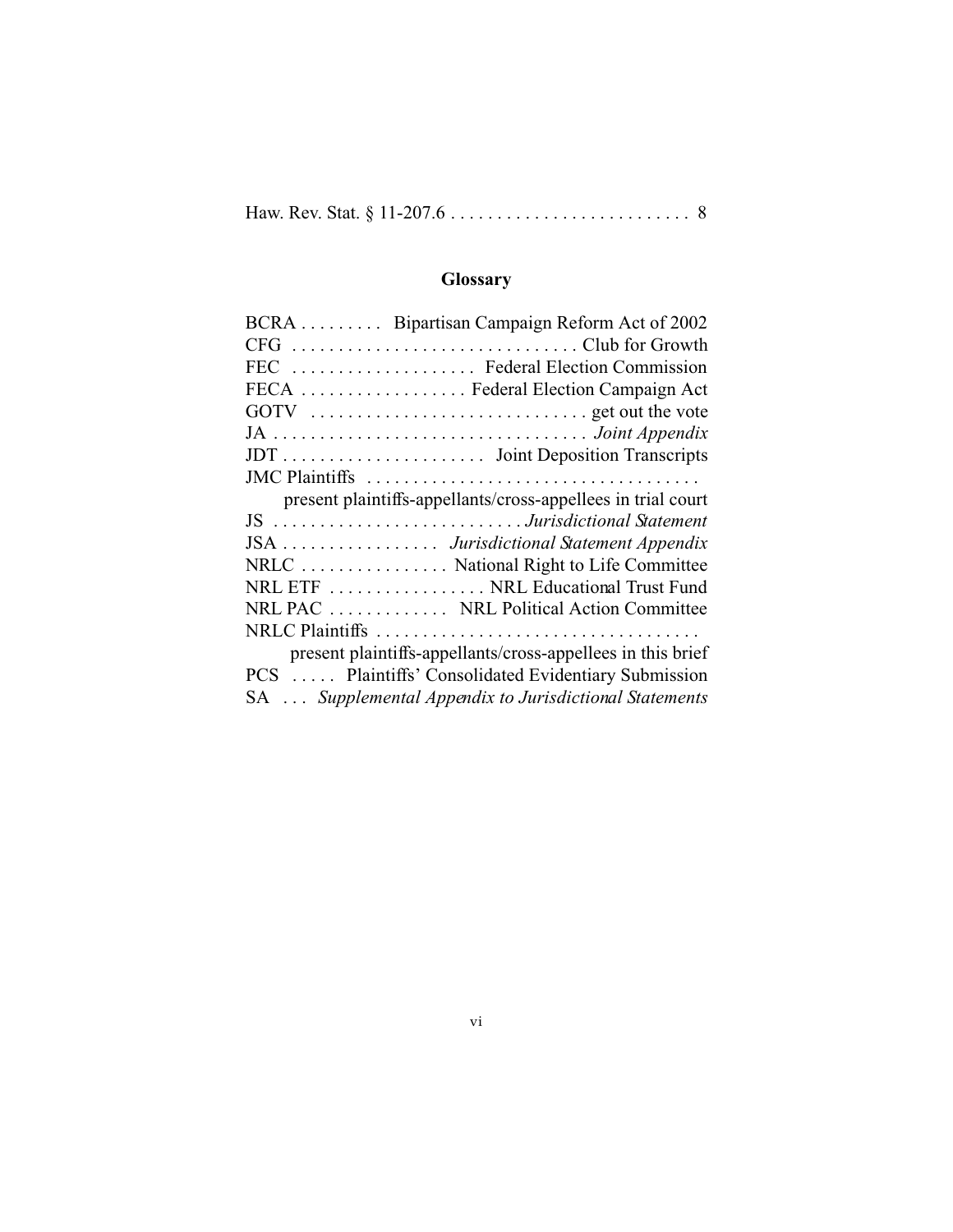#### **ARGUMENT1**

### **I. Blurring Key Distinctions: How BCRA Assaults People of Ordinary Means.**

The briefing confirms what Appellants ("NRLCPlaintiffs") observed in their opening brief – that the "electioneering communications" debate hinges on two views of issue advocacy. NRLC Br. 3. Defendants insist they should be able to restrict anything that affects elections, including issue advocacy, either without limitation or at least if done by a corporation. Plaintiffs believe that issue advocacy by incorporated citizen groups is essential to participation by persons of ordinary means in our democratic republic and is protected from abridgement by the First Amendment, even if it affects elections.

As to regulating the activities of corporations, Defendants rely on cases permitting the regulation of direct political activity of corporations but ignore key distinctions established by this Court that apply especially to the right of people of ordinary means to band together in citizen groups (incorporated for liability purposes) to amplify their voices so they can be heard in the marketplace of ideas. *See NAACP v. Alabama*, 357 U.S. 449, 460 (1958) ("Effective advocacy of bothpublic and private points of view, particularly controversial ones, is undeniably enhanced by group association. . . ."). These groups are the only means by which citizens of ordinary means can make their opinions effectively heard. *See National Conservative Political Action Committee v. FEC*, 470 U.S. 480, 495 (1985) ("To say that their collective action in pooling their resources to amplify their voices is not entitled to full First Amendment protection would subordinate the voices of those of modest means as opposed to those sufficiently wealthy to be able to buy expensive media ads with their own resources."). Barring unfettered issue advocacy by groups bars citizens of ordinary means from participation in all aspects of government.

<sup>&</sup>lt;sup>1</sup>NRLC Plaintiffs adopt consistent arguments made by other plaintiff groups in their briefing.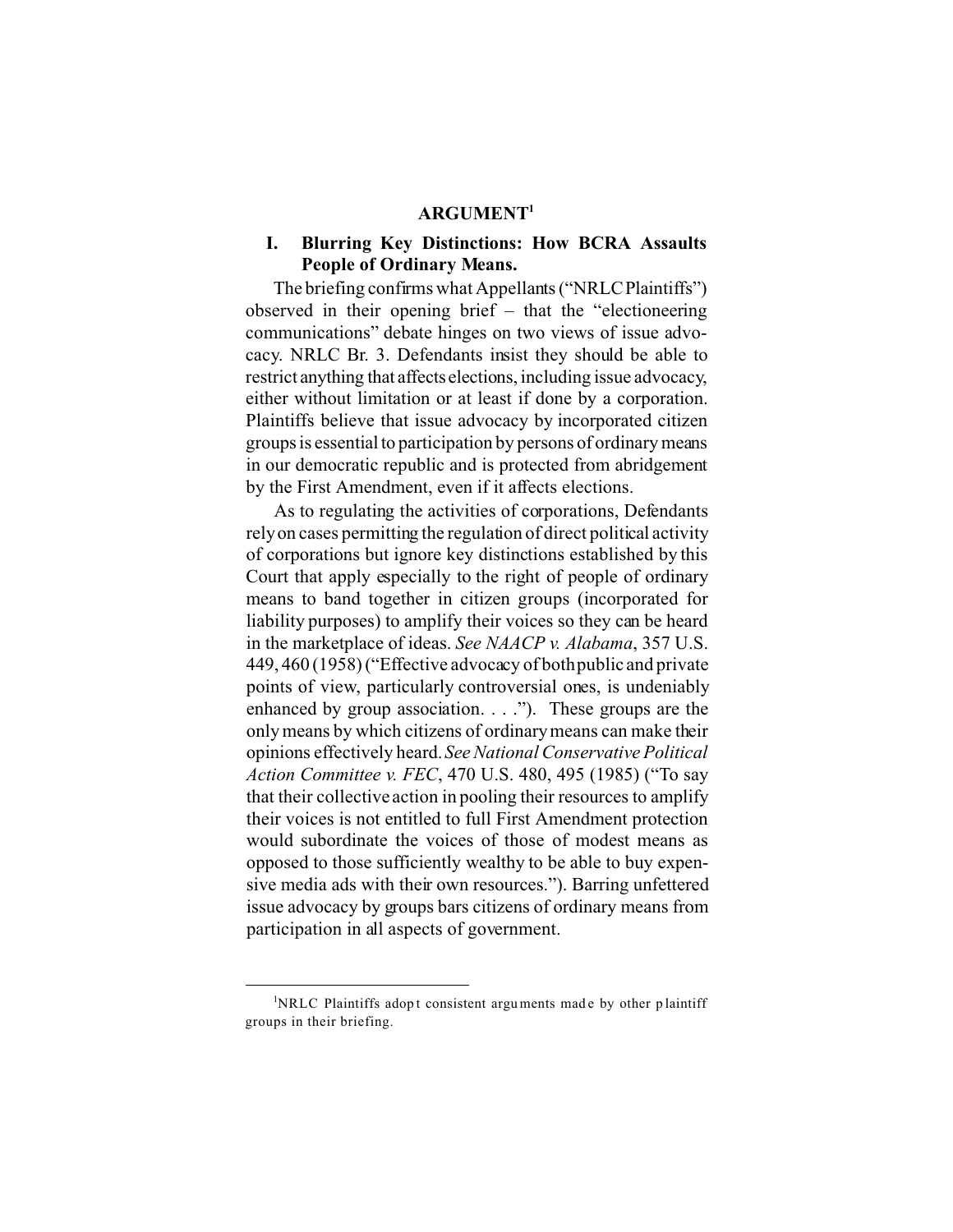Wealthy individuals have no need of citizens groups because they are permitted to freely spend their own money for issue advocacy or "electioneering communications." Corporations owning broadcast stations are exempted from any restrictions on "electioneering communications." Incumbent politicians promote themselves and the issues they support through taxpayer-supported government activities and their political campaigns. Thus, BCRA further enhances these powerful voices by stripping ordinary citizens of their only means of effective participation in public debate, i.e., incorporated citizen groups.

But this Court has made key distinctions that Defendants blur to assert precedential support for BCRA. Examining these vital distinctions reveals that Defendants' appeal to cases permitting regulation of direct political activity of corporations provides no support for the BCRA.

#### **A. The Blurred Issue/Express Advocacy Distinction: The First Amendment Protects Issue Advocacy.**

The first key distinction that Defendants blur is the sharp one this Court created between issue advocacy and express advocacy. Judge Kollar-Kotelly's opinion below demonstrates the fruit of Defendants' effort to blur the line between issue advocacy and express advocacy by moving the focus elsewhere. She attempted to demonstrate that *Buckley v. Valeo*, 424 U.S. 1 (1976), and *FEC v. Massachusetts Citizens for Life*, 479 U.S. 238 (1986) (*MCFL*), drew the critical distinction, not between issue advocacy and express advocacy, but between "[1] issue discussion and [2] advocacy of a political result." SA 792-93sa.

But NRLC Plaintiffs provided eight pages of textual analysis establishing that this Court actually drew the critical distinction between "[1] discussion of issues and candidates and [2] advocacy of election or defeat of candidates," *MCFL*, 479 U.S. at 249, and that what this Court held in *Buckley* and *MCFL*  was that the First Amendment requires that where government restrictions border on issue advocacy, issue advocacy must be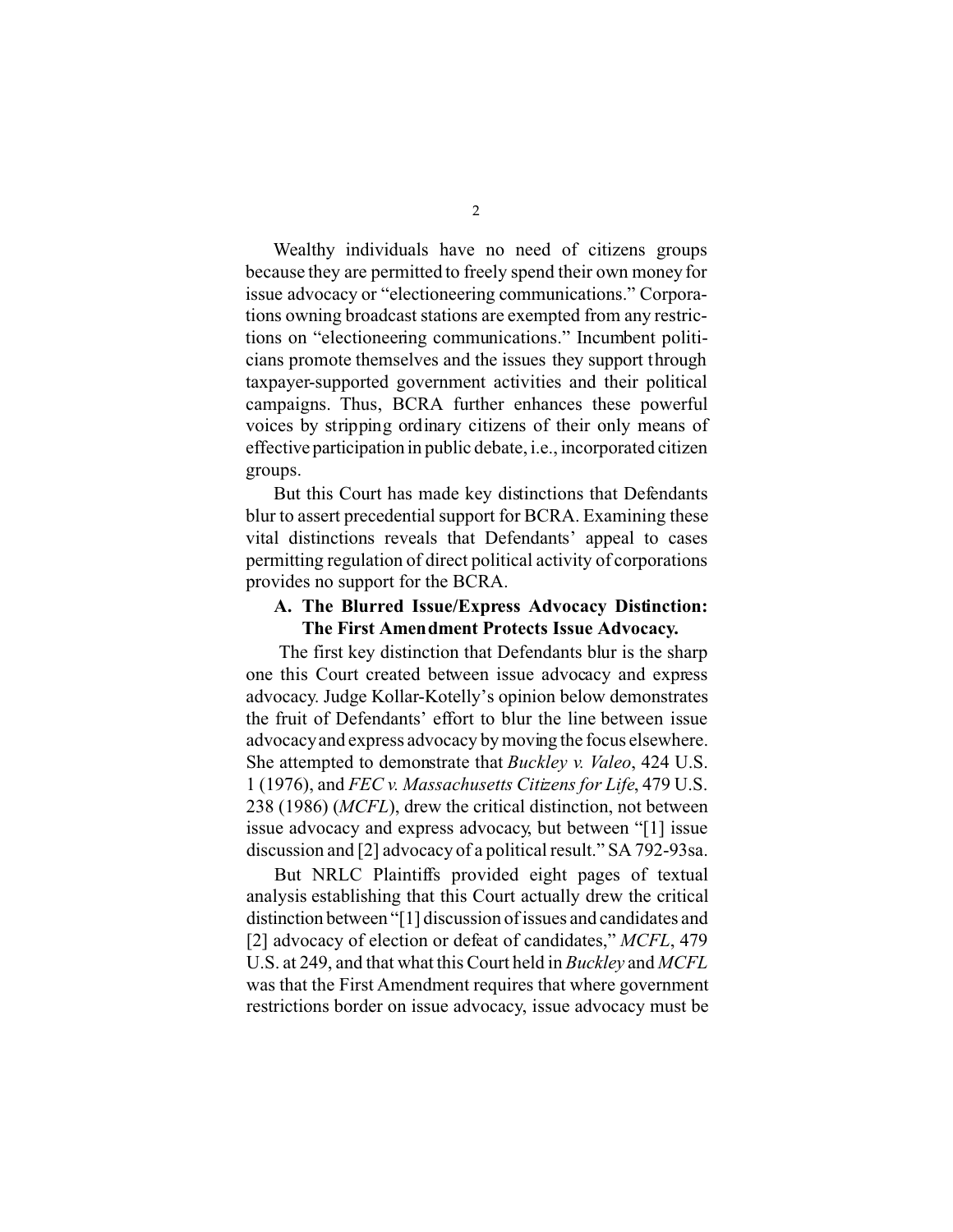protected by a bright-line test that examines the words of a communication to see if it contains explicit words of advocacy of the election or defeat of a clearly identified candidate. NRLC Br. 4-12.

Although the limited textual analysis in the numerous lower federal cases that followed this Court's express advocacy test was a key factor in the lower court's dismissal – as mere "dicta" – of those cases, *see* NRLC Br. 12-14 (answering the "dicta" charge), the Government and Intervenor Defendants made no effort to respond to NRLC Plaintiffs' careful textual analysis. Instead, Defendants continue to assert the now discredited argument that *Buckley* and *MCFL* were just about avoiding vagueness and creating bright lines, ignoring the carefullyarticulated, substantive constitutional mandate of *Buckley* and *MCFL* that issue advocacy must be protected from regulation by the express advocacy test. NRLC Br. 4-14.

So while there is precedent for the general proposition that corporations are subject to more government regulation than associations, this general rule has been qualified by the protection for issue advocacy, which this Court held that the First Amendment guarantees to corporations.

#### **B. The Blurred Contribution/IndependentExpenditure Distinction: The PAC Alternative Is Inadequate.**

The second key distinction Defendants blur is between contributions and independent expenditures. This shows up most starkly in Defendants' effort to make *FEC v. Beaumont*, 123 S. Ct. 2200 (2003), support the notion that requiring citizen groups to do *issue advocacy* through a PAC adequatelyprotects their free expression and association rights.

But the sole issue in *Beaumont* was whether a nonprofit ideological corporation that qualified for the *MCFL* exemption from the statutory ban on independent expenditures could also make *contributions*. And this Court clearly articulated that the decision hinged on the distinction between independent expenditures and contributions: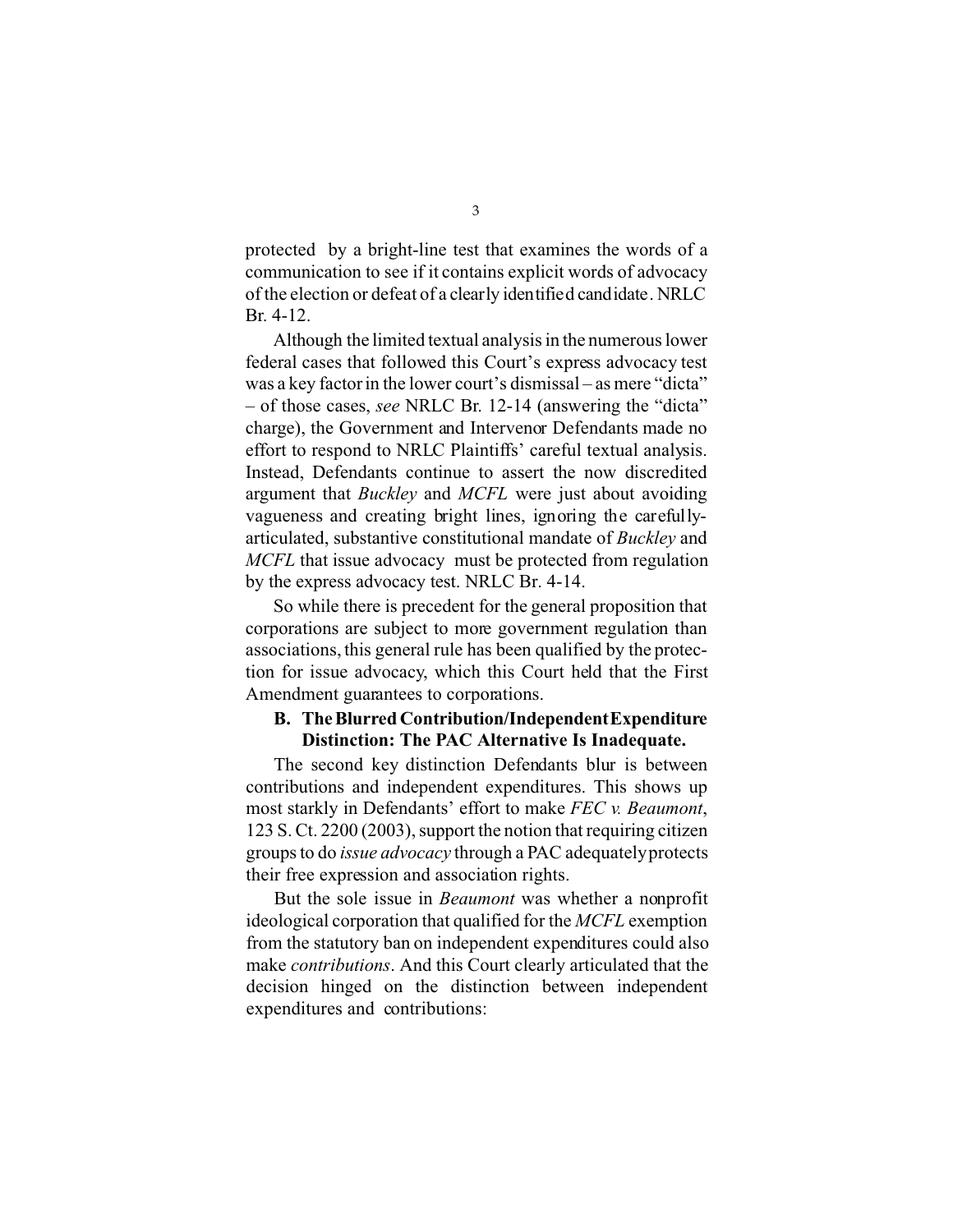NCRL cannot prevail, then, simply by arguing that a ban on an advocacy corporation's direct *contributions*  is bad tailoring. NCRL would have to demonstrate that the law violated the First Amendment in allowing *contributions* to be made only through its PAC and subject to a PAC's administrative burdens. But a unanimous Court in *National Right to Work* did not think the regulatory burdens on PACs, including restrictions on their ability to solicit funds, rendered a PAC unconstitutional as an advocacycorporation's sole avenue for making political *contributions*.See 459U.S., at 201-202, 103 S.Ct. 552. There is no reason to think the burden on advocacy corporations is any greater today, or to reach a different conclusion here. [*Beaumont*, 123 S. Ct. at 2211 (emphasis added).]

So *Beaumont* plainly stands solely for the proposition that requiring corporations, even *MCFL*-types, to use the PAC alternative for *contributions* is not an unconstitutional burden.

But *MCFL* had already established that requiring the PAC alternative for *independent expenditures* by *MCFL*-type corporations was an unconstitutional burden. *MCFL*, 479 U.S. at 252-55. *A fortiori* it would be an unconstitutional burden to require *issue advocacy* or "electioneering communications" to be done through a PAC.

#### **C. The** *MCFL***-Exemption Is Inadequate.**

Defendantstout BCRA's "*MCFL*-exemption" as permitting certain corporations to engage in now prohibited issue advocacy. NRLC Plaintiffs adopt arguments by others on the inadequacies of the overly-cramped statutory exemption, making only the point that this also represents an enormous expansion of the law. Since *First National Bank v. Bellotti*, 435 U.S. 765 (1978), all corporations have been free to engage in issue advocacy. That decision, along with others would have to be overturned to sustain BCRA's "electioneering communications" restrictions.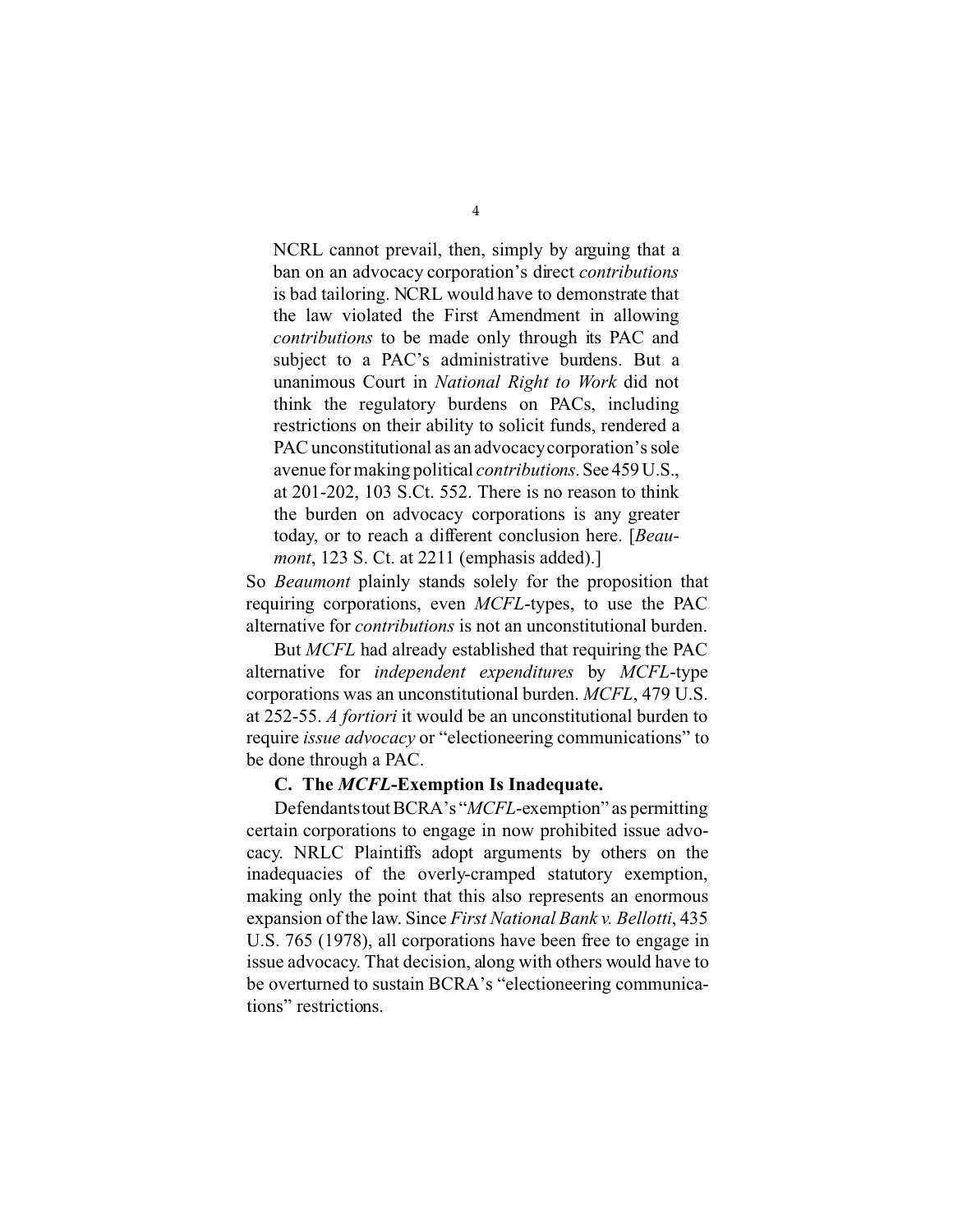#### **D. Plaintiffs Have Made an Inadequate Showing to Overcome Stare Decisis for Numerous Precedents.**

NRLC Plaintiffs set out this Court's standards for overruling prior decisions and demonstrated how BCRA's required overruling of precedents did not fit the standards. NRLC Br. 15- 18. Defendants made no direct response to these arguments. However, their primary approach is to argue that this Court's express advocacy test is outmoded because of "new" facts proving circumvention. *See* FEC Br. 80-82.

### **1. Alleged "New" Facts Are Irrelevant, Flawed, and Do Not Justify Eliminating an Essential Element of Representative Democracy at Key Times.**

As to alleged "new" facts, NRLC Plaintiffs note three things. First, as already noted, NRLC Br. 7-8 & n.8, this Court in *Buckley* noted that issue advocacy could affect elections, but established the express advocacy test anyway to protect issue advocacy because issue advocacy is vital to citizen participation in our system of government. *Buckley*, 424 U.S. at 14, 45; *cf.*  SA 353sa (Henderson). This makes "new" facts that the people are actually engaged in issue advocacy that may affect elections irrelevant.

Second, Defendants rely primarilyon their disputed studies. NRLC Plaintiffs adopt the arguments of others regarding the problems with those studies but note one critical flaw in the assertions by the Government Defendants that most modern campaign advertisements by candidates do not contain express advocacy. FEC Br. 82-83, and the lower court, SA 658sa (Kollar-Kotelly), 1296sa (Leon). The flaw is that these studies uniformly ignore the presence of the "disclaimer" that must be on candidate's public communications. 11 C.F.R.  $§$  110.11(b)(1). These disclaimers themselves are express advocacy. *Buckley*, 424 U.S. at 44 n.52 ("express words of advocacy of election or defeat, such as 'Smith for Congress'"); 11 C.F.R. § 100.22(a) ("*Expressly advocating* means any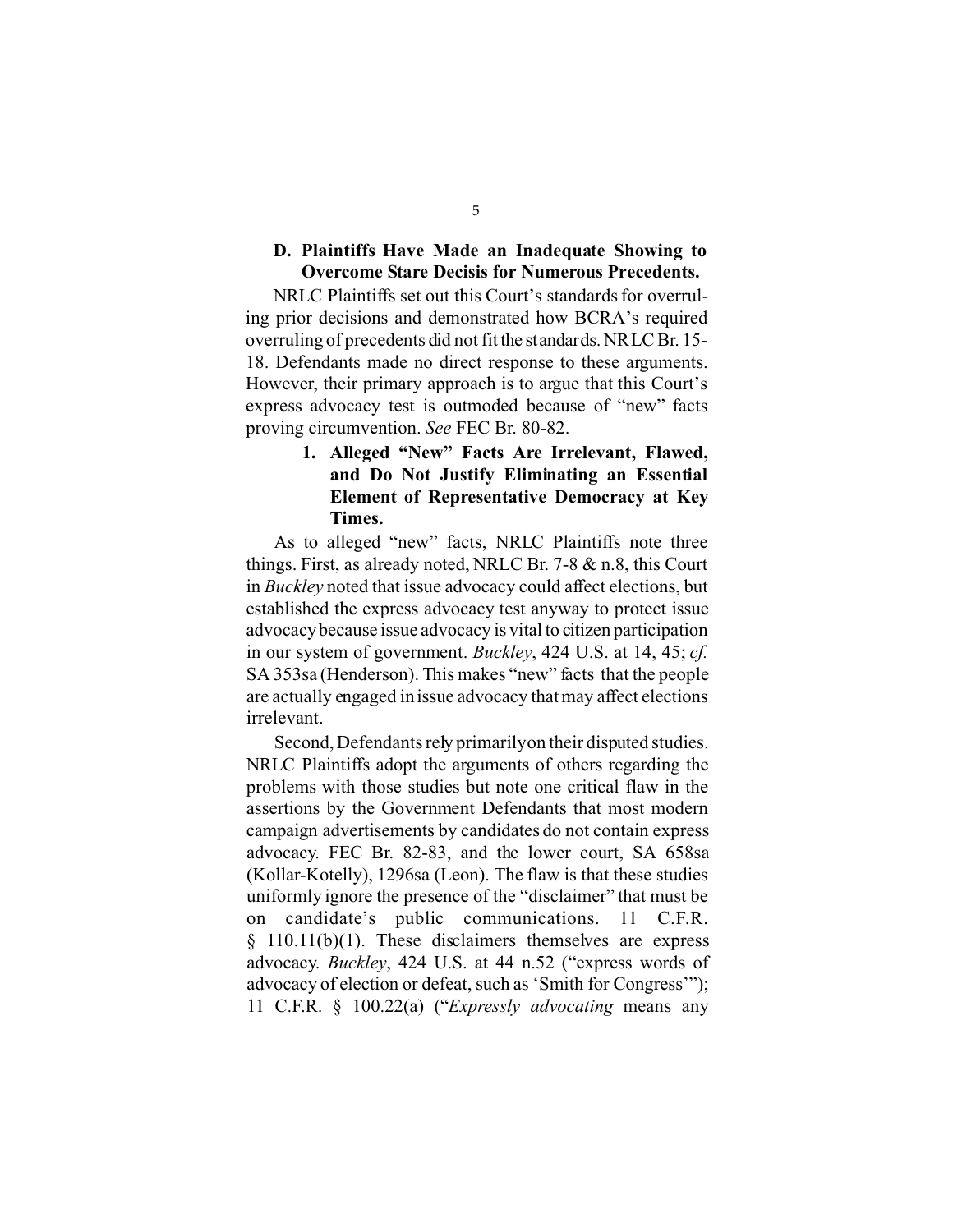communication that  $-$  (a) Uses phrases such as . . . "Smith for Congress," "Bill McKay in '94," . . . "Carter '76," "Reagan/Bush," or "Mondale!"). The required disclaimers provide the express advocacy message.

Third, in the debate over the *quantitative* number of "genuine issue ads" (itself a debated concept) a *qualitative*  element has been largely neglected, namely, that the "electioneering communication" restrictions would eliminate a whole *category* of American political speech by citizen groups for nearly a fourth of a year (counting only 30 days before primaries and 60 days before elections without considering areas, such as the District of Columbia, where broadcasting reaches multiple jurisdictions).

That whole category of speech is *grass roots lobbying*, in which Citizens Associated for Amplified Free Expression, Inc. – during the bustling days of legislative activity just before the fall election as representatives try to ram through bills to buy votes before taking a recess to run home for final campaigning before the polls open – buys broadcast ads in the district of the legislator with an important vote needed to pass legislation protecting the nation from ruin by encouraging citizens to "Call Representative Swing-Vote and ask her to vote for the bill sponsored by Representatives Commonweal and Controversy."

Defendants assertions that (1) "'genuine' issue advocacy can readily be accomplished in a manner that does not trigger Title II of BCRA," FEC Br. 93, and (2) that "it is not necessary to refer to 'specific candidates for federal office in order to create effective [issue] ads." *id.* (citation omitted), simply does not apply to grass roots lobbying. And citizen groups need to remain free to engage in grass roots lobbying through the media that Defendants concede is the most effective, FEC Br. 93, during the time when legislation is being considered, which often can and often does fall during the days just before an election – the timing of which is wholly beyond the control of citizen groups and wholly in the hands of incumbent politicians.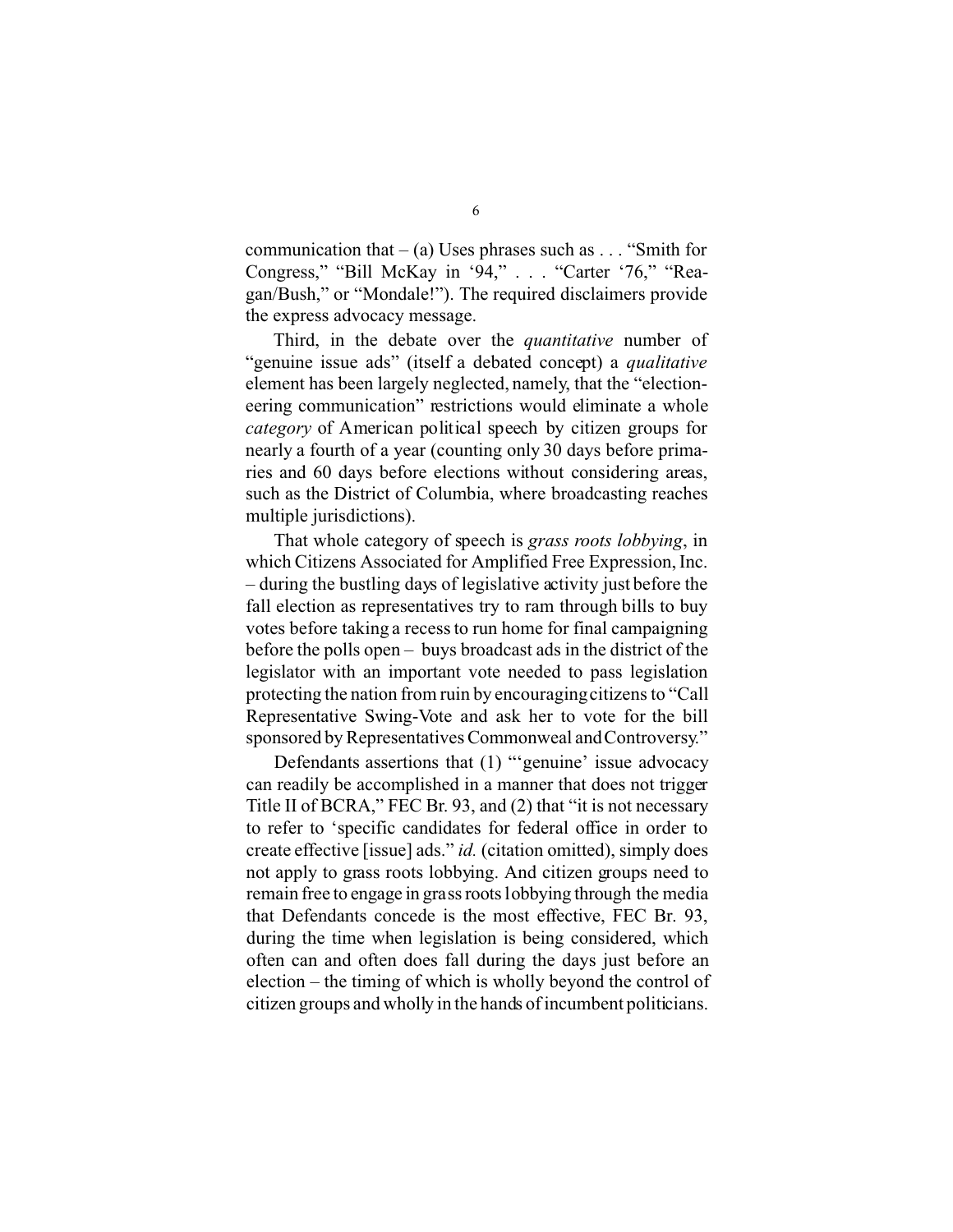Grass roots lobbying is a fundamental part of our system of representative government that must remain available whenever it is needed. It is not "a few 'marginal applications.'" FEC Br. 105 (citation omitted). And it is profoundly, negativelyaffected by Title II of BCRA. No statute can be called narrowly tailored that so grievously and permanently wounds the essence of representative government. That fact has not changed.

### **2. Circumvention Is an Auto-Expanding Rationale.**

As to the notion that organizations have *circumvented*  current election laws and so must be cabined, there are several problems. First, the situation might be differently, but accurately, described as organizations simply doing what this Court said the First Amendment gave them a right to do, i.e., issue advocacy while eschewing express advocacy. *Buckley*, 424 U.S. at 43 n. 50 ("As long as persons and groups eschew expenditures that in express terms advocate the election or defeat of a clearly identified candidate, they are free to spend as much as they want to promote the candidate and his views."). How can spending money on what is legal properly be described as circumvention? What is sinister about engaging in legal association and free expression? Rather, there is something sinister (i.e., threatening great risk of harm to the Constitution and the American system of government) about describing the exercise of a constitutional right as circumvention of the law. The First Amendment is not some loophole needing to be plugged. If there is a bright dividing line between what is permissible and what is not, there is nothing wrong or sinister about standing with others on the permissible side of the line and combining one's voice with others to speak often, loudly, and long.

Second, the "circumvention" rationale has no end. As long as any freedom remains, people will exercise their freedom, which will spawn calls to further cabin such circumvention activity. If BCRA's sponsors succeed in banning *broadcast*  electioneering communications, they will next pursue a ban on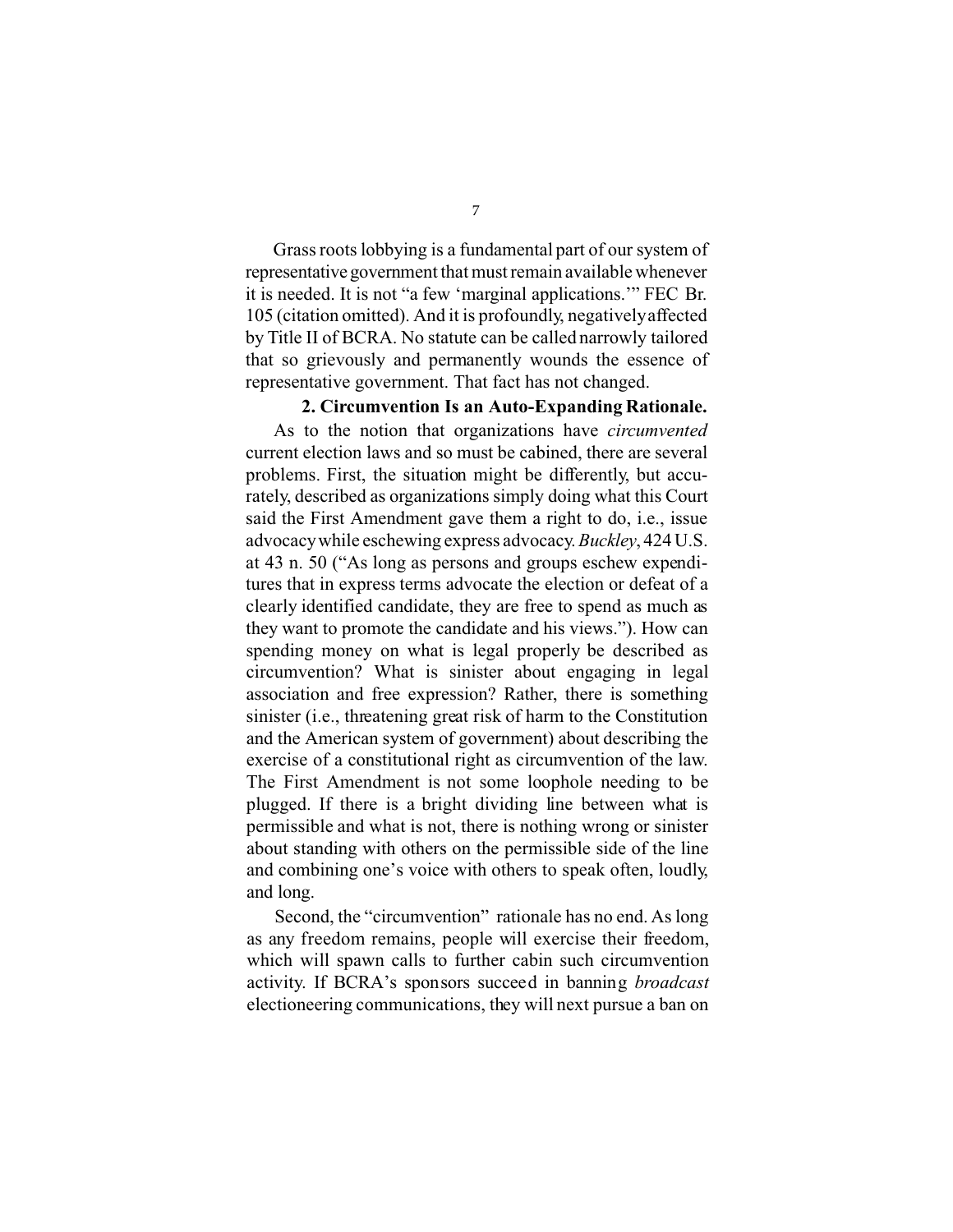printed communications (including voter guides), phone banks, and the like. The circumvention rationale, that would uphold a broadcast ban, would immediately justify its extention to other media as soon the broadcast ban is upheld, i.e., organizations switching to Internet, print, and phone communications will be "circumventing" the broadcast ban.<sup>2</sup>

In response to an underinclusion challenge, Defendantshave already argued that they are permitted to go step by step. Where will it end? This auto-expanding rationale must be forcefully rejected before it consumes all of citizens participation in American democracy. This Court's express advocacy test drew

 $2$ States with a temporal ban on communications naming candidates, have banned not only bro adcast co mmunica tions but all such public communications. *See Right To Life of Mich igan, Inc . v. Miller*, 23 F. Supp. 2d 766 (W.D . Mich. 1998) (striking down rule that banned all corporate or union communications using the name or likeness of a candidate for 45 days before an election); *Planned Parenthood Affiliates of Michigan, Inc. v. Miller*, 21 F. Supp. 2d 740 (E.D. Mich. 19 98) (same); *Vermont Right to Life Committee v. Sorrell*, 221 F.3d 376 (2d Cir. 2000) (striking down reporting requirement for mass me dia commun ications with candidate 's name or like ness); *Perry v. Bartlett*, 231 F.3d 155 (4th Cir. 2000), *cert. denied*, 532 U.S. 905 (2001) (striking down disclosure requirement if print or broadcast material names candidate); Alaska Stat. § 15.13.400(14) (banning all "electioneering commu nications," i.e., that identify a cand idate's positio n on a regio nally important issue within 30 days of an election); Ariz. Rev. Stat. § 16-901.01 .A.2 (banning communications that "expressly advocate," i.e., "[m]aking a general communication, such as in a broadcast medium, newspaper, magazine, billboard, or direct mailer referring to one or more clearly identified can didates and targeted to the electorate of that candi $date(s) \dots (b)$  in the sixteen-week period immediately preceding a general election"); Colorad o Const. Am. 27, § § 2(7) an d 6 (bann ing all "electioneering commun ications," i.e., that identify a candidate 30 days before a primary and 60 days before a general election); Conn. Gen. Stat. 9-333c (defining regulated "expenditure" as either broadcast or print communication that names a candida te and appears 90 days before an election); H aw. Rev. Sta t. § 11-207.6 (banning ads referring to a candidate that are broadcast, published in any periodical or newspaper, or sent by bulk mail 30 days before a primary and 60 days before a general election).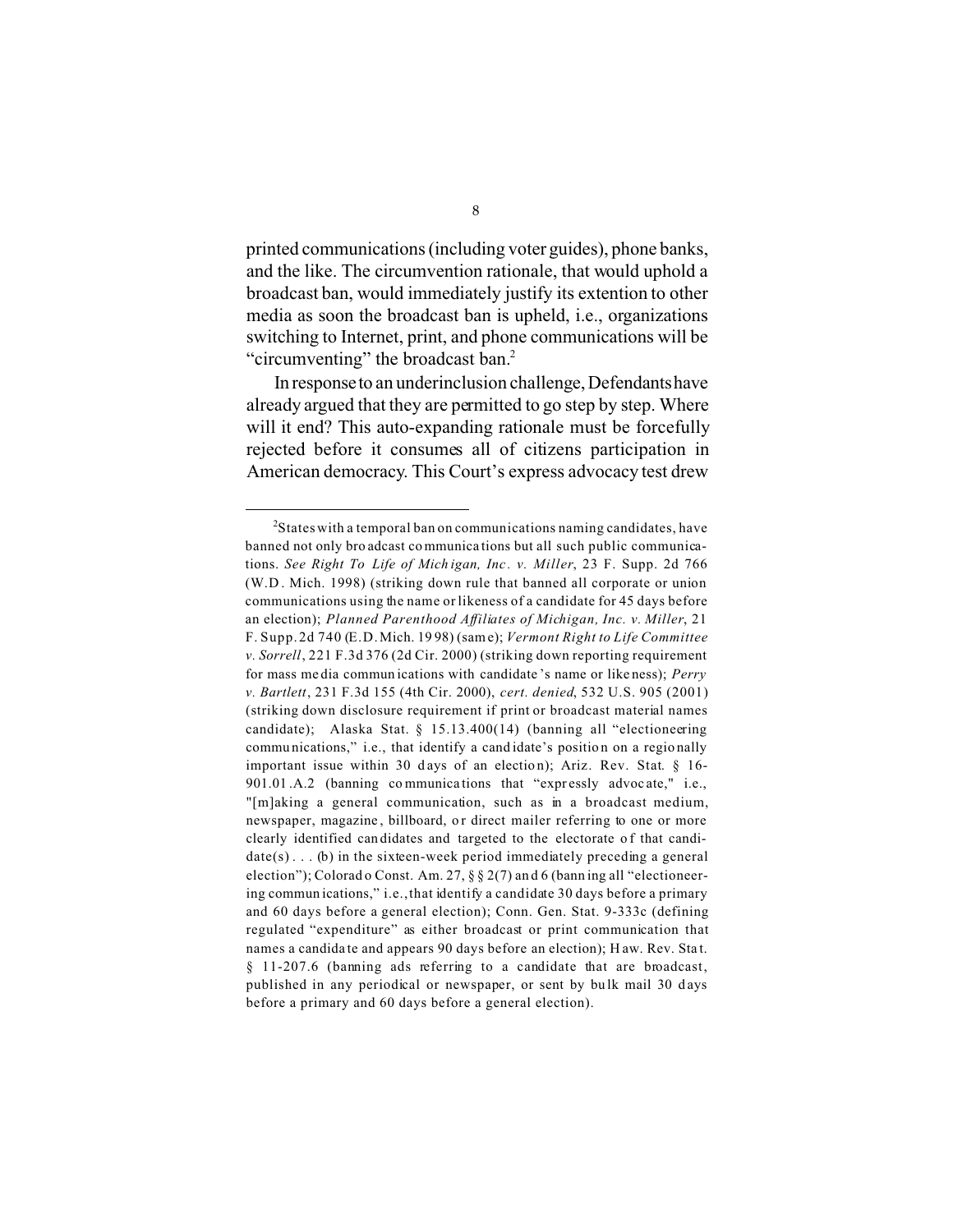precisely the correct, and only possible, line that properly balances free association, free expression, the need of citizens of ordinary means to participate in the political system, and the need for a corruption-free political system.

#### **3. There Is International Support for Unfettered Issue Advocacy.**

In arguing that the standards for reversing precedent have not been met, i.e., that the *Buckley* and *MCFL* holdings have not been "undermined by subsequent changes or developments in the law," NRLC Br. 15 (citation omitted), NRLC Plaintiffs noted that "unfettered issue advocacy enjoys international support." NRLC Br. 15 n.18. Defendants failed to respond to this argument, but the *Brief of Amici Curiae International Experts in Support of Appellees/Cross-Appellants* ("International Br.") responded in some curious ways.

First, the amici brief mischaracterized what NRLC Plaintiffs said, stating that "[i]f . . . [NRLC Plaintiffs] suggest that other countries do not generally impose restrictions on *paid political advertising* they are simply wrong." International Br. at 10 (emphasis added). Only in footnote did they acknowledge that NRLC Plaintiffs might be saying something other than the strawman created in text:

An alternative reading of [NRLC Plaintiffs'] proclamation is that other countries do not restrict the advertisement of *issue-oriented* (and non-election-related) political messages. Whether this claim is true or not, it is irrelevant to the case at hand. There is no question here as to whether BCRA may proscribe the use of such funds for true issue-oriented advertisements, [sic] because the statute does not attempt to limit such advertisements by unions and corporations. The degree to which other countries support issue-oriented, nonelection related advocacy therefore does not speak to the question before the Court. [*Id.* at 10 n.25.]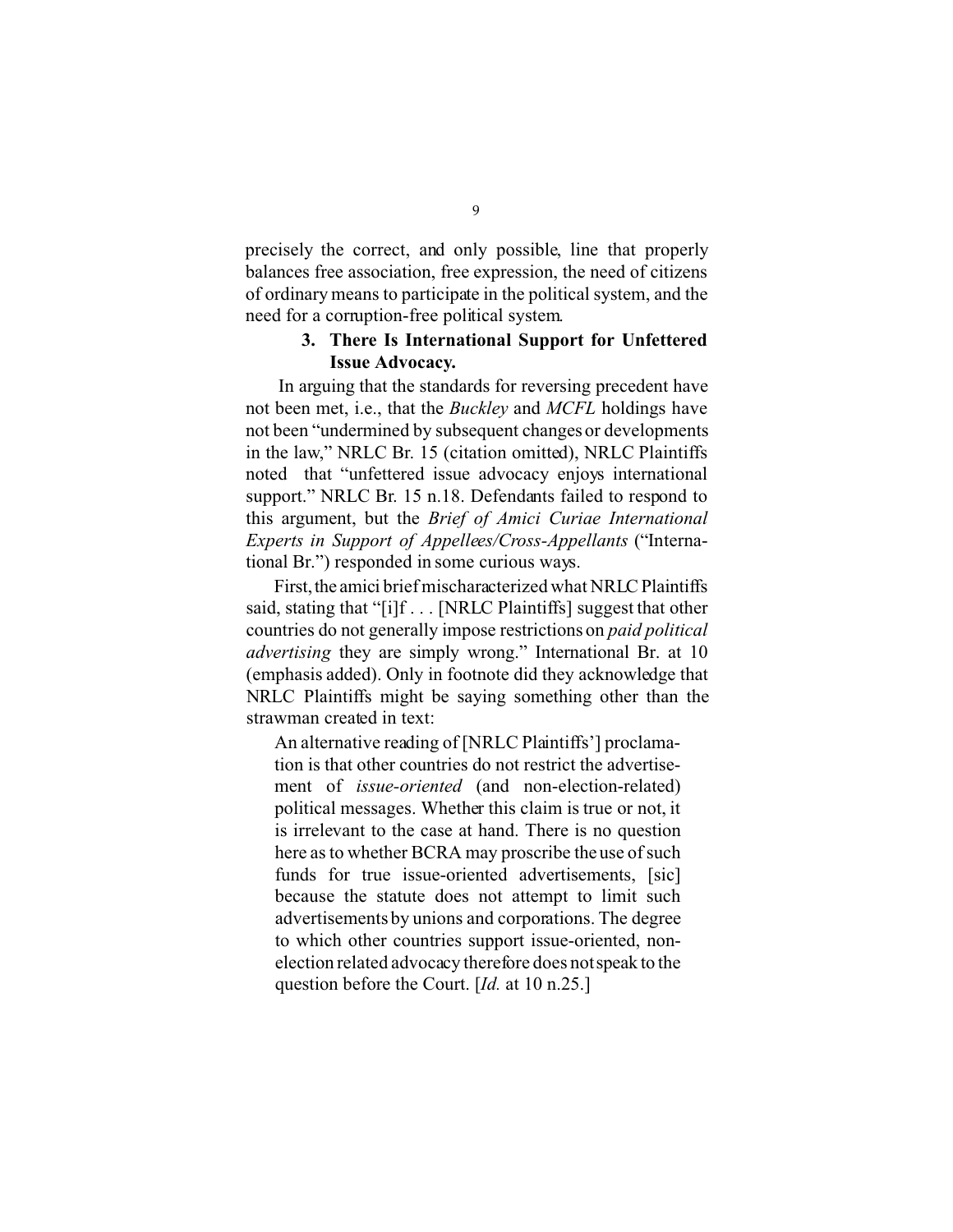Amici misunderstand the arguments in this case, such as the issue of BCRA's effect on grass roots lobbying.<sup>3</sup>

Second, amici invest a great deal of time saying what various countries do in terms that are meaningless because they are undefined, and so do not inform the reader whether the restriction is on express advocacy, issue advocacy, or some attempted hybridsuch as "electioneering communications."The amici's brief uses "paidpolitical advertising" the most ofen, but it is never defined. So what does it mean when amici say that "[t]he substantial majority of developed nations . . . impose burdens on *paid political advertising* that are much more restrictive than those mandated under BCRA?" *Id.* at 10-11 (emphasis added). Does this mean these nations restrict express advocacy, issue advocacy, issue advocacy that happens to coincide with an election, or "electioneering communications?" Do these restrictions apply to candidate advertising, political party advertising, broadcast ads, print ads, bulk mail ads, phone banks, or what?

Only occasionally do amici tell us what a nation actually prohibits, such as when it says that Israel has "a complex and restrictive regime governing *political broadcasts*," *id.* at 13, and provides a footnote, *id.* at 13 n.38, further saying that Israel's high court called it "election propaganda" (phrases that are so vague as to be useless). Australia is said to even ban "issue advocacy" for three months before an election, although the phrase is undefined, and it is difficult to imagine that

<sup>&</sup>lt;sup>3</sup>Plainly the argument made by NRLC Plaintiffs has been that this Court correctly held that the First Amendment protects the right of citizens to associate in issue advocacy corporations for the purpose of engaging in unfettered issue advocacy, even if some of it might affect elections. In this particular case, there has been no debate over issue advocacy that might not have some effect on elections, and the precise focus of the case has been whether this Court's holdings in *Buckley* and *MCFL* that the proper dividing line for protecting issue advocacy is the express advocacy test should be overruled. Therefore, amici's two characterizations of NRLC Plaintiffs' position are both wide of the mark and fail to comprehend the debate.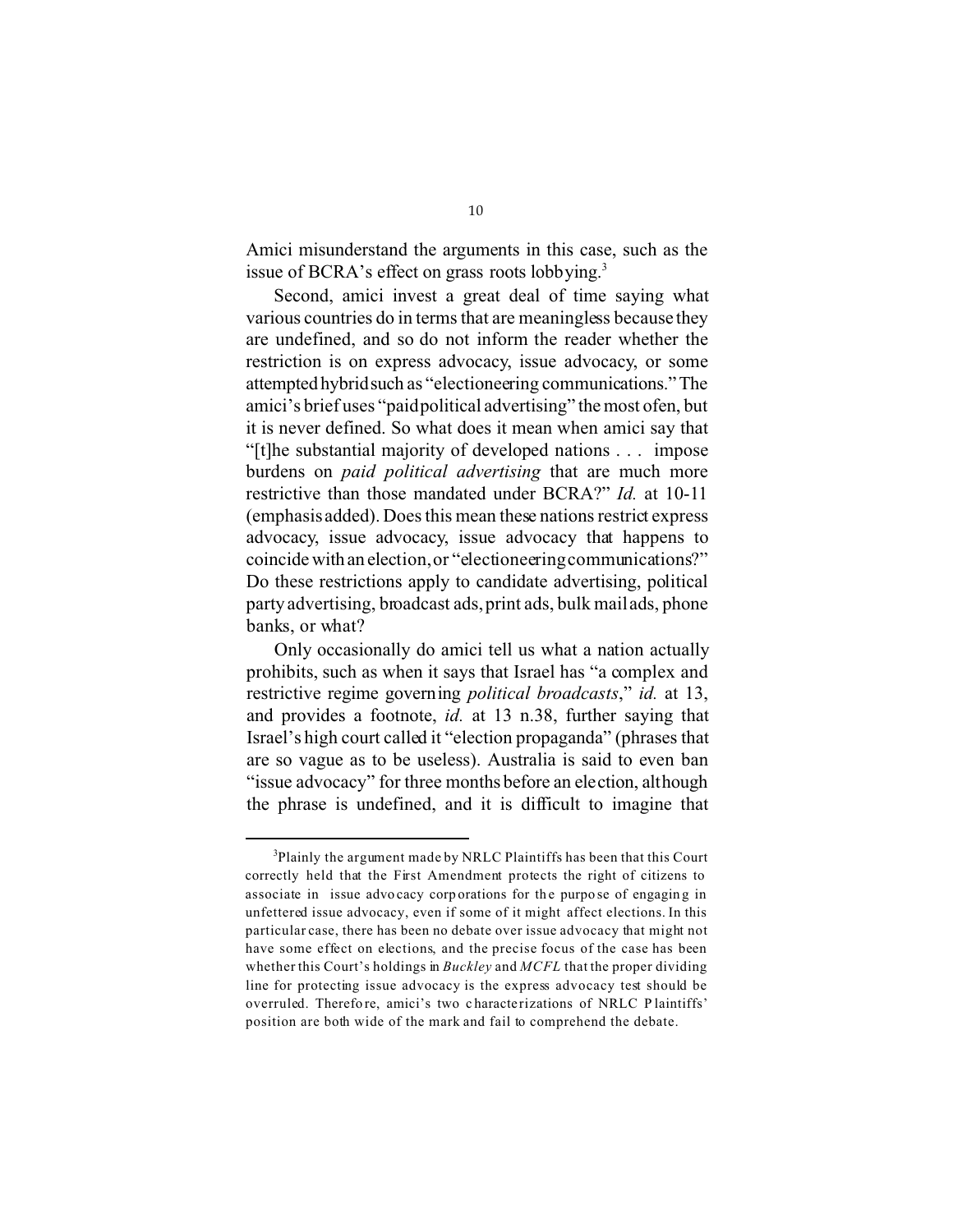Aussies are banned from promoting, say, the "issue" of legislation to ban sport utility vehicles in portions of the Outback for three months before every election.

The terms being undefined, it is all a meaningless comparison of apples and oranges, without even the ability to tell whether a ban is in the apple or orange basket, or is instead a kiwi. So when we learn that Paraguay bans "political advertising" for two days before an election and does not allow it to begin until 60 days before an election, *id.* at 15 n.47, we can't respond with "Well, if Paraguay does it, so should we" because we don't know what "it" is. And on the subject of Paraguay, there's a world of difference between a two day ban and a sixty day ban, even if both were dealing with "electioneering communications" as defined in BCRA.

Third, amici attempt to make the two cases that NRLC Plaintiffs cited, NRLC Br. 15 n.18, support their position. These cases involved election-related restrictionsin two countries very close to our common-law tradition, Canada<sup>4</sup> and Great Britain.

As to the Canadian case, *Harper v. Canada*, 2002 ABCA 301 (2002) – with its on-point quote about a one-day blackout on "election advertising" violating the Charter because it encompassed "tak[ing] a position on an issue with which a registered party or candidate is associated," and so "encroached upon the freedom of expression of those who seek to voice public concerns which are inconsequential to partisan advocacy," *see* NRLC Br. 15 n.18 (providing citations) – amici simply make that case disappear with remarkable prestidigitation. A search of their Table of Authorities reveals that without doubt the case has vanished.

In the place of the vanished *Harper* case, amici substitute another Canadian case that they represent as "*reluctantly*  conclud[ing] that  $\dots$  [a] near-total ban on third-party spending"

<sup>&</sup>lt;sup>4</sup> At least Canada has a Charter that protects free expression and association in a manner similar to the U.S. Constitution, as amici concede. International Br. 18-19.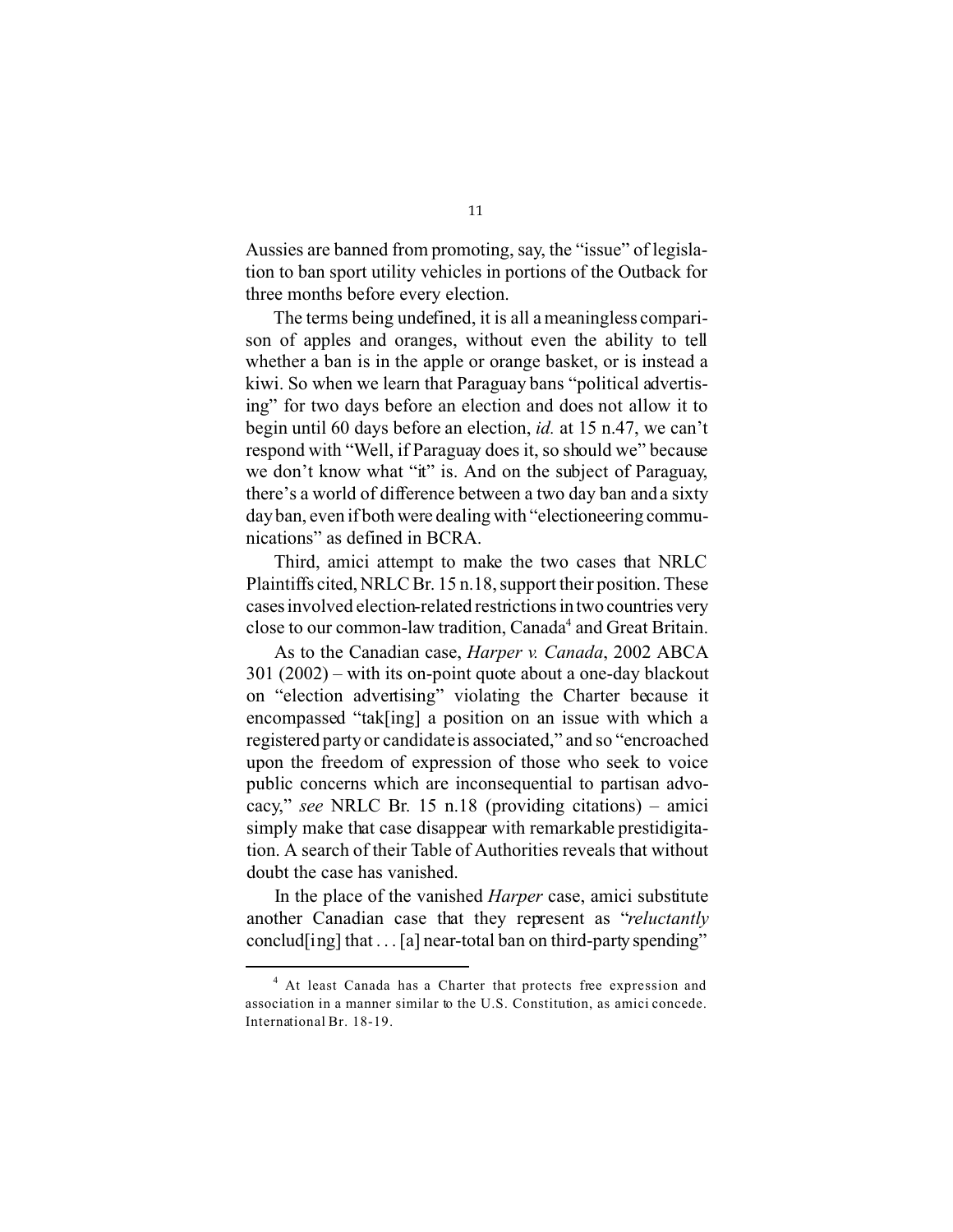that prohibited many from participating in advocating or opposing referenda "went too far." International Br. 20 (emphasis added). "Reluctantly" or not, the *holding* of the court was that people couldn't be shut out from participation in issue advocacy. But seeking to make this on-point holding also disappear, amici move from irrelevant speculation about "reluctance" to the Court's discussion of a statute and a case that amici openly acknowledge was "not before it." *Id.* 20-21. Amici apparently like what the court said about matters not before it, but such comments are obiter dictum. Remarkable.

As to the ECHR case of *Bowman v. United Kingdom*, 26 Eur. Ct. H.R. 1 (1986), which struck down British restrictions that "operated, for all practical purposes . . . as a total barrier to Mrs Bowman's publishing information with a view to influencing the voters of Halifax in favour of an anti-abortion candidate," *id.* at ¶ 47, amici attempt another feat of legerdemain to make this case disappear. Amici claim, with many italicized flourishes, that some of the quotes in the brief description of the case, NRLC Br. 15 n. 18, were not actually things the *court* said but were part of a report presented to the court. International Br. 25-26. But the quoted portions were all part of the court's *opinion*, provided with appropriate paragraph citations to briefly set the factual pattern and then the holding of the case.

And the case doesn't disappear under more extended examination. This was a case about voter guides that set forth candidates' positions on abortion and human embryo experimentation. *Bowman*, 26 Eur. Ct. H.R. at ¶¶ 10-12 (court opinion section entitled "Facts"). Mrs. Bowman, the executive director of the Society for the Protection of the Unborn Child, distributed 25,000 copies of her leaflet "immediately before the Parliamentary elections in April 1992" in Halifax, where she was charged with violating a statute that permitted her to only spend five pounds sterling for such issue advocacy "to electors with a view to promoting or procuring the election of a candidate. *Id.* at ¶¶ 10, 12, 13.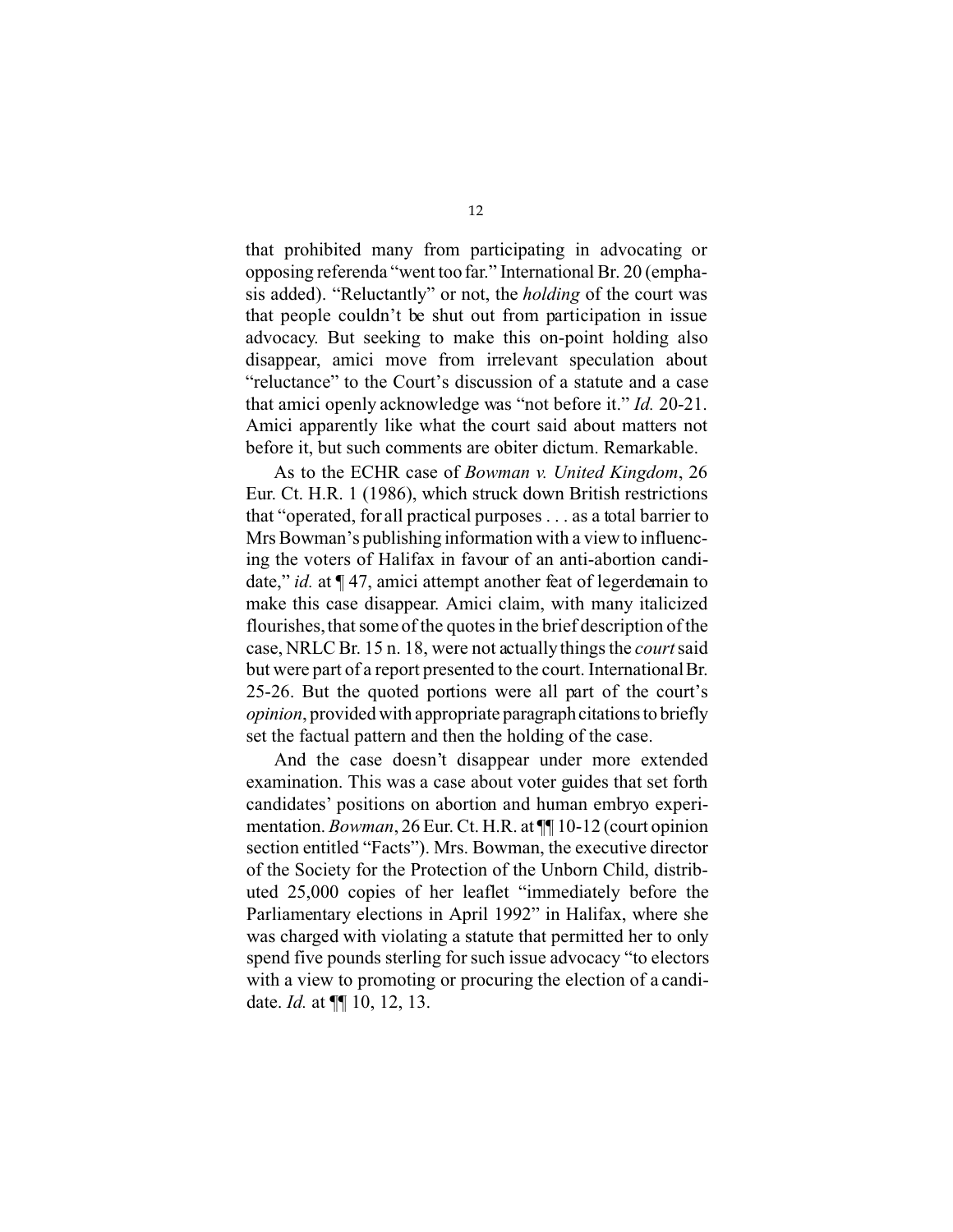Her leaflet began with the words, "We are not telling you how to vote, but it is essential for you to check on Candidates' voting intentions on abortion and the use of the human embryo as a guinea pig," and proceeded to describe the positions of three candidates, two of whom seemed favorable to the SPUC position and the other opposed. At the bottom it said in bold, capital letters the name of the organization (SPUC). On the back was a photograph labeled "unborn baby ten weeks after conception" and a description of fetal development. *Id.* at ¶ 12. Pure issue advocacy.

What did the court say? In the section labeled "Judgment," the court

f[ound] it significant that the limitation . . . was set as low as  $\text{\pounds}500$ . It recalls that this restriction applied only during the four to six weeks preceding the general election. [footnote] However, although it is true that Mrs Bowman could have campaigned freely at any other time, this would not, in the Court's view, have served her purpose of publishing the leaflets which was, at the very least, to inform the people of Halifax about the three candidates' voting records and attitudes on abortion, during the critical period when their minds were focused on their choice of representative. [*Id.* at ¶ 45.]

The parallels to arguments made in the present case by Defendants are too obvious to require explanation. Paragraph 46 went on to explain that the law had taken away Mrs. Bowman's chosen means of communication, leaving her without "effective channels" to communicate her message. One is, of course, reminded that BCRA's ban on broadcast communications is justified by Defendants because the broadcast media are the most effective communication channels.

The Court then went on to its holding:

In summary, therefore, the Court finds that . . . the Act operated, for all practical purposes, as a total barrier to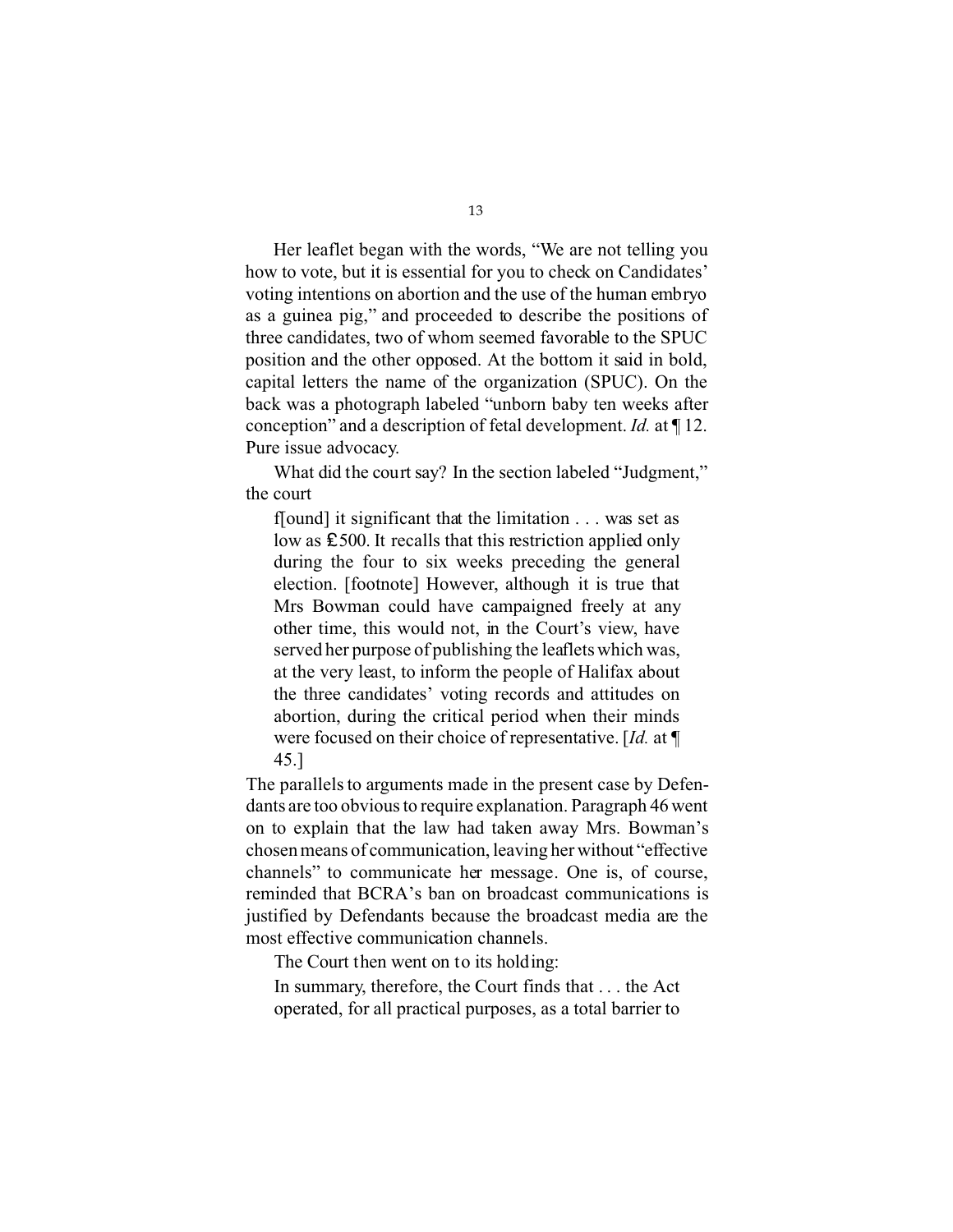Mrs Bowman's publishing information with a view to influencing the voters of Halifax in favour of an antiabortion candidate. . . . It accordingly concludes that the restriction in question was disproportionate to the aim pursued. [*Id.* at ¶ 47.]

NRLC Plaintiffs stand by their assertion that these two cases demonstrate international support for issue advocacy. There is no legal change justifying the overruling of this Court's protection of issue advocacy.

### **4. This Court Would Have to Overturn Multiple Cases to Uphold the Electioneering Communications Restrictions.**

To approve BCRA's "electioneering communication" restrictions would require this Court to overrule not only *Buckley* and *MCFL*, and *Austin v. Mich. State Chamber of Commerce*, 494 U.S. 652 (1990), as to the express advocacy test and the protection of corporate issue advocacy, but also other holdings, including all cases recognizing the right of corporations to engage in issue advocacy must be rejected, reaching back to *First National Bank of Boston v. Belotti*, 435 U.S. 765 (1978).

*Buckley* would also have to be overruled as to its holding that independent speech poses no threat of corruption. *Buckley*, 424 U.S. at 45. *MCFL* would have to be overruled as to its holding that forcing nonprofit ideological corporations to use the PAC alternative for making independent expenditures was an inadequate protection of their constitutional rights. *MCFL*, 479 U.S. at 252-55.

The whole line of cases that make the distinction between contributions and independent expenditures would have to be overruled as to the significance of that distinction, extending from *FEC v. National Right to Work Committee*, 459 U.S. 197 (1982) (*NRWC*), to *FEC v. Beaumont*, 123 S. Ct. 2200.

*Citizens Against Rent Control v. Berkeley*, 454 U.S. 290 (1981), would have to be overruled, as to its holding that a \$250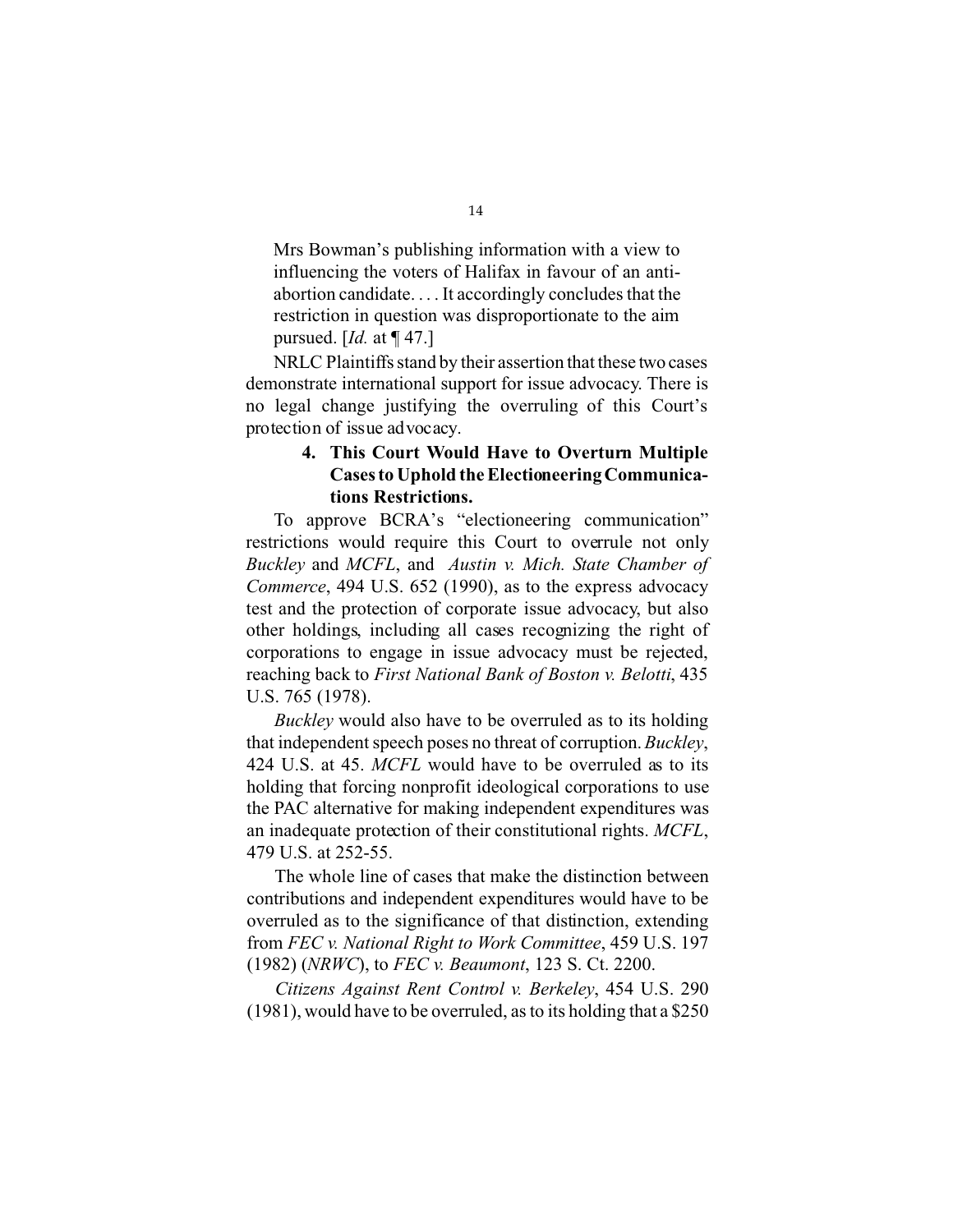limit on the amount that could be given to a ballot measure committee was not just a contribution limit but was a regulation of an expenditure, if Defendants prevail on their argument that BCRA really doesn't really limit expenditures by groups.

*Mills v. Alabama*, 384 U.S. 214 (1966), would have to be overruled as to its rejection of the argument that speech at election time could be regulated because the whole rest of the year was available and its holding that election time was the most important and most protected time for speech related to elections.

#### **II. From Quid Pro Quo to "Gratitude": How BCRA Assaults Representative Democracy.**

In *Buckley*, this Court began with a clearly articulated concept of corruption as a quid pro quo exchange, i.e., dollars for votes or a last-minute endorsement by a rival candidate for promised appointment. *See Buckley*, 424 U.S. at 24; *NCPAC*, 470 U.S. 480. In *Nixon v. Shrink Missouri Government PAC*, 528 U.S. 377, 389 (2000) (*Shrink*), this Court expanded corruption slightly to "a concern not confined to bribery of public officials, but extending to the broader threat from politicians too compliant with the wishes of large contributors."

Now Defendants urge this Court to consider "gratitude" for support as corrupting to our political system. But gratitude is one of those auto-expanding concepts, as circumvention was described above. Politicians will be grateful for any sort of support they receive. If the law restricts present means of engaging in activity for which candidates would be grateful, then citizen groups will do other things for which candidates will be grateful. Those things will then be capable of being banned on the basis of grateful candidates.

And candidates are already grateful for endorsements, editorials, appearance by celebrities at their events, volunteers, and so on. Should all these be banned?

This is another line that needs to be drawn firmly now, lest it devour our American system of government. Because the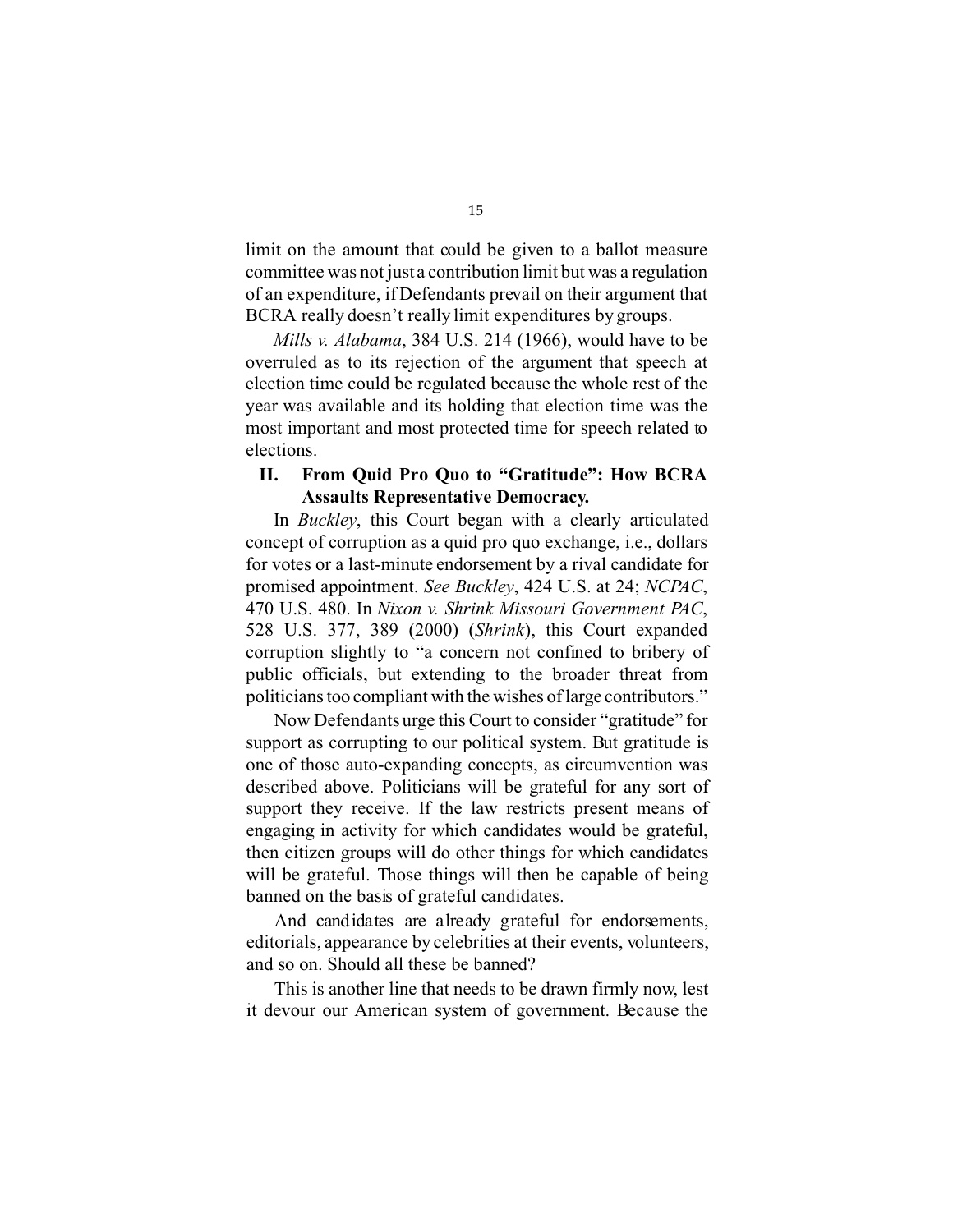only way to eliminate gratitude is to eliminate all things for which candidates can be grateful. This requires elimination of elections and thus our representative democracy. There is a compelling interest in protecting the best system of governance yet devised from those who would destroy it in the name of fixing it.

### **III. The Independent Speech of State Candidates and Officeholders Cannot Be Subjected To Federal Contribution Limits And Disclosure Requirements.**

In support of  $\S 323(f)$ 's restrictions on state candidates and office-holders, the Defendants essentially argue that the statute is drawn narrowly because it prevents state candidates from being used as a means of influencing federal elections without complying with federal regulations. FEC Br. 58-60, Interv. Br. 39. However, this argument ignores the standards set by this Court for evaluating both reporting requirements and contribution limits, each of which is violated by this restriction.

With regard to reporting and disclosure requirements, it is undisputed that this restriction violates the express advocacy test which this Court has established as the regulatory boundary. *Buckley*, 424 U.S. at 80-81. Indeed, the use of subjective terms such as "attack" or "support" raise the precise vagueness problems that necessitated the use of express advocacy as a bright line standard. *Id.* at 41-44.

General Pryor's own communications amply demonstrate the vagueness and overbreadth inherent to this content-based restriction upon his speech. One of his flyers includes a full page picture of himself shaking hands with President Bush, with the caption that "Bush appointed Pryor to be Alabama cochairman of the George W. Bush for President campaign." Pryor Decl., Ex. A, 8 PCS/MC 43. Another displays the two men shaking hands directly above the phrase "Protecting the Security, Integrity, and Future of Alabama." Pryor Decl., Ex. A, 8 PCS/MC 45. While the context of each focused upon General Pryor's re-election, either could easily have been viewed as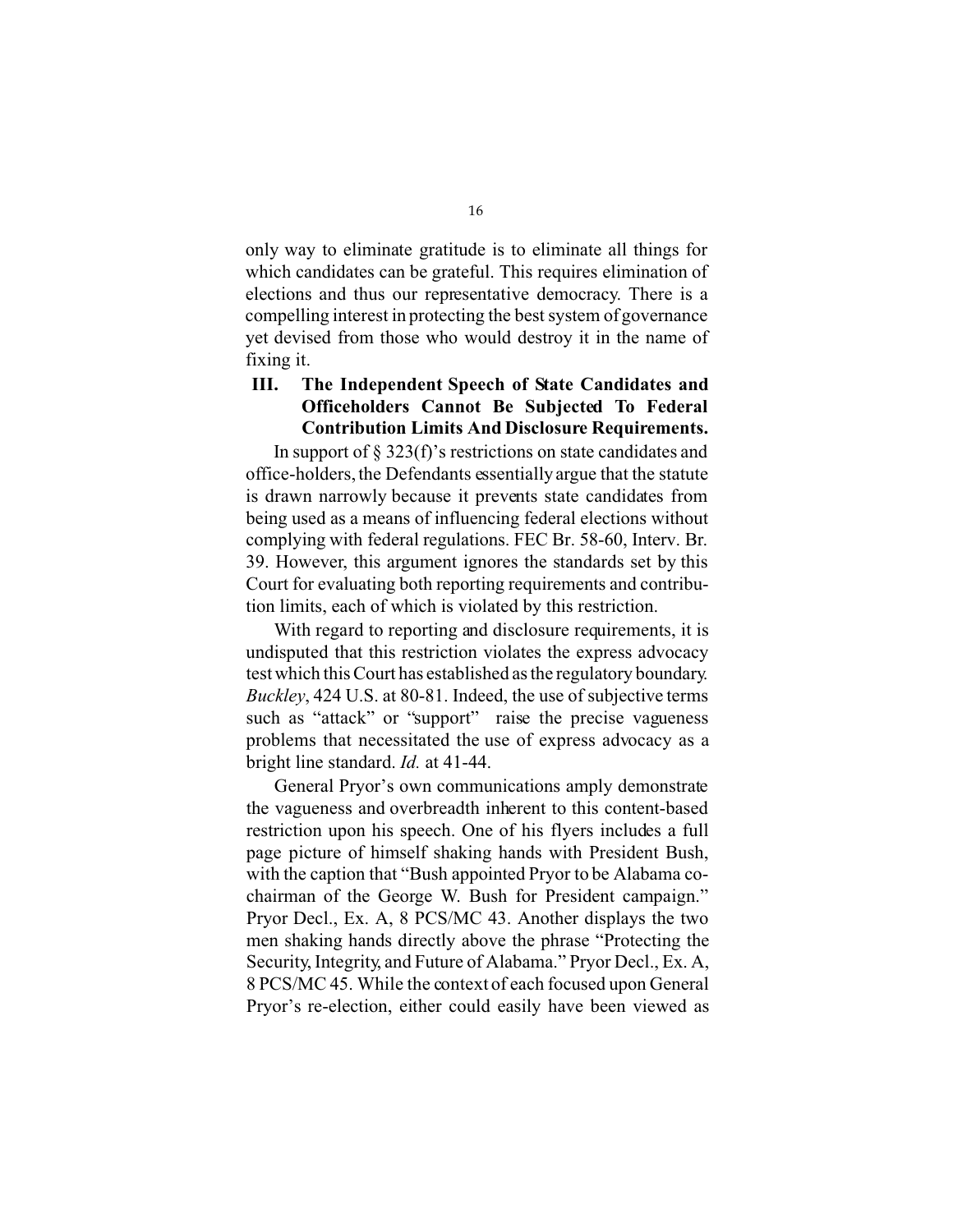supporting President Bush as well. Thus, there can be little doubt that this provision will have chilling consequences on numerous candidates during the coming primaries as it threatens double regulation upon Republicans who tout their support for President Bush, and upon Democrats who wish to burnish their credentials to the party faithful by attacking the President or by touting their support for one of the Democratic candidates.

Importantly, this restriction targets speech that will necessarily be intended to promote state candidacies. Unlike other organizations whose purposes may encompass aiding the election or defeat of federal candidates, the campaign committee of a candidate for state office is charged solely with promoting the election of that state candidate. Any impact on federal campaigns is necessarily incidental to accomplishing such election. While such candidates may refer to a federal candidate or officeholder as a means of establishing their own reputations or positions, there is no basis in logic or the record to suggest that state candidates will divert resources contributed to their own campaigns to support federal candidates, unless such efforts are viewed as beneficial to their own elections.

With regard to the federal contribution limits triggered by this provision, the anti-conduit justification is inapplicable, because the money never reaches a federal candidate but is instead used for independent communications.<sup>5</sup> This Court has never upheld limits on contributions that did not ultimately flow to candidates, but has struck down limits on contributions to entities which lacked the anti-corruption justification that supports limitations on contributions to candidates. *Citizens Against Rent Control v. City of Berkeley*, 454 U.S. 290. While limits on contributions to entities that contribute to candidates can be regulated as corruption-risking conduits, such justifica-

<sup>5</sup> Disclosure regulations are based upon an informational interest that does encompass some independent com munications. *Buckley*, 424 U.S. at 81.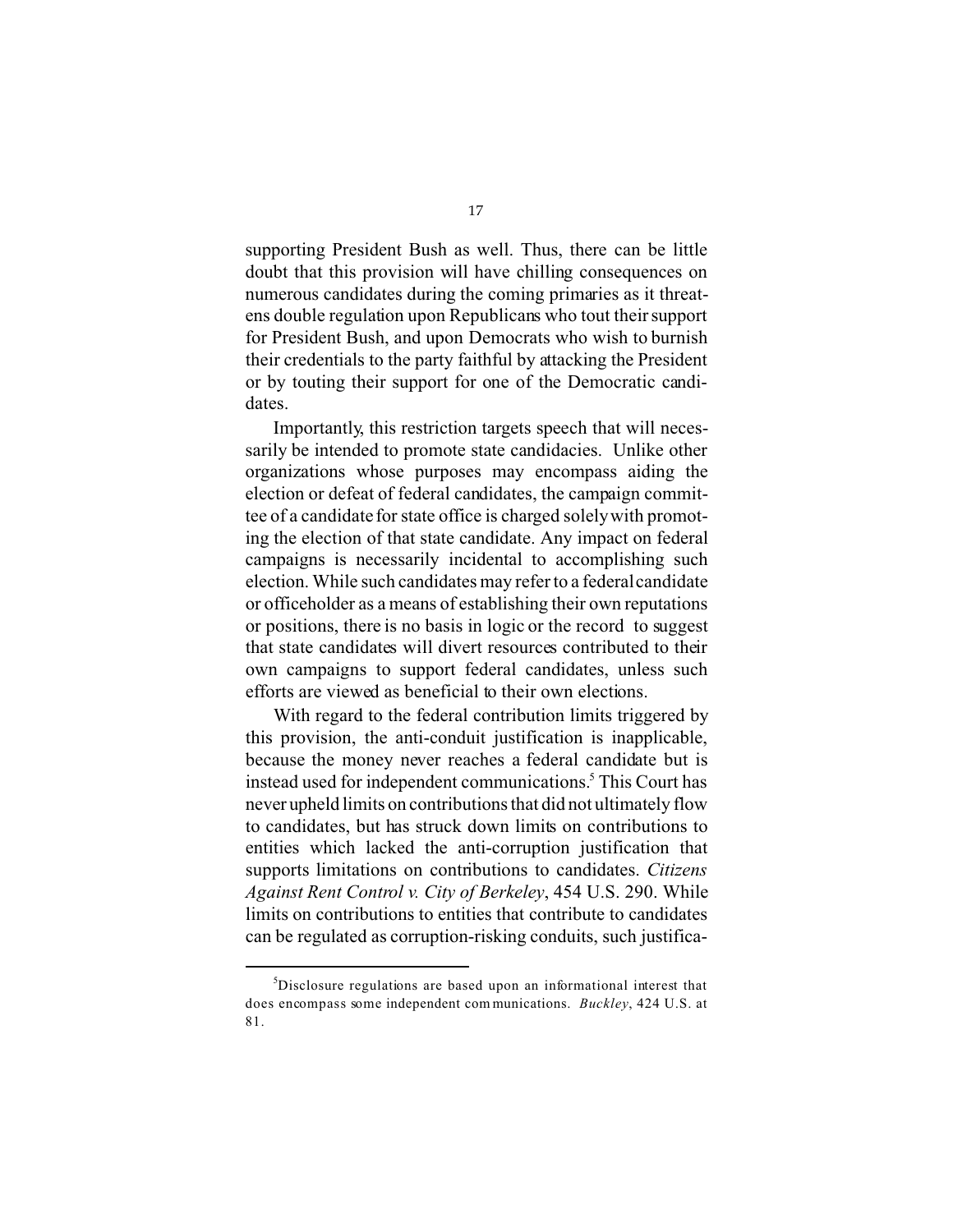tion evaporates when the money is used only for independent communications. As Justice Blackmun explained, while organizations that contribute to candidates are essentially conduits that "pose a perceived threat of actual or potential corruption" but "contributions to a committee that makes only independent expenditures pose no such threat." *California Medical Association v. FEC*, 453 U.S. 182, 203 (1981) (Blackmun, J., concurring).

Although this Court has not directly forbidden limitations on contributions for independent communications,limiting such contributions would ignore the "fundamental constitutional difference between money spent to advertise one's views independentlyof the candidate's campaign and money contributed to the candidate to be spent on his campaign." *NCPAC*, 470 U.S. at 497. The independence from the federal candidate, "not only undermines the value of the expenditure to the candidate, but also alleviates the danger that expenditures will be given as a quid pro quo for improper commitments from the candidate." *Id.* (quoting *Buckley*, 424 U.S. at 47). Naturally, the link between candidates and those who contribute to independent speakers is even more attenuated. As this Court has recognized, "an independent expenditure made possible by a \$20,000 donation, but controlled and directed by a party rather than the donor, would seem less likely to corrupt than the same . . . independent expenditure made directly by that donor." *Colorado Republican Federal Election Campaign Committee v. FEC*, 518 U.S. 604, 617 (1996). Moreover, placing a limit "on individuals wishing to band together . . . while placing none on individuals acting alone, is clearly a restraint on the right of association," that "cannot be allowed to hobble the collective expressions of a group." *Citizens Against Rent Control*, 454 U.S. at 296. Hence, there can be no basis for prohibiting persons from contributing \$2,001 to a state candidate, who independently mentions the name of a federal candidate, while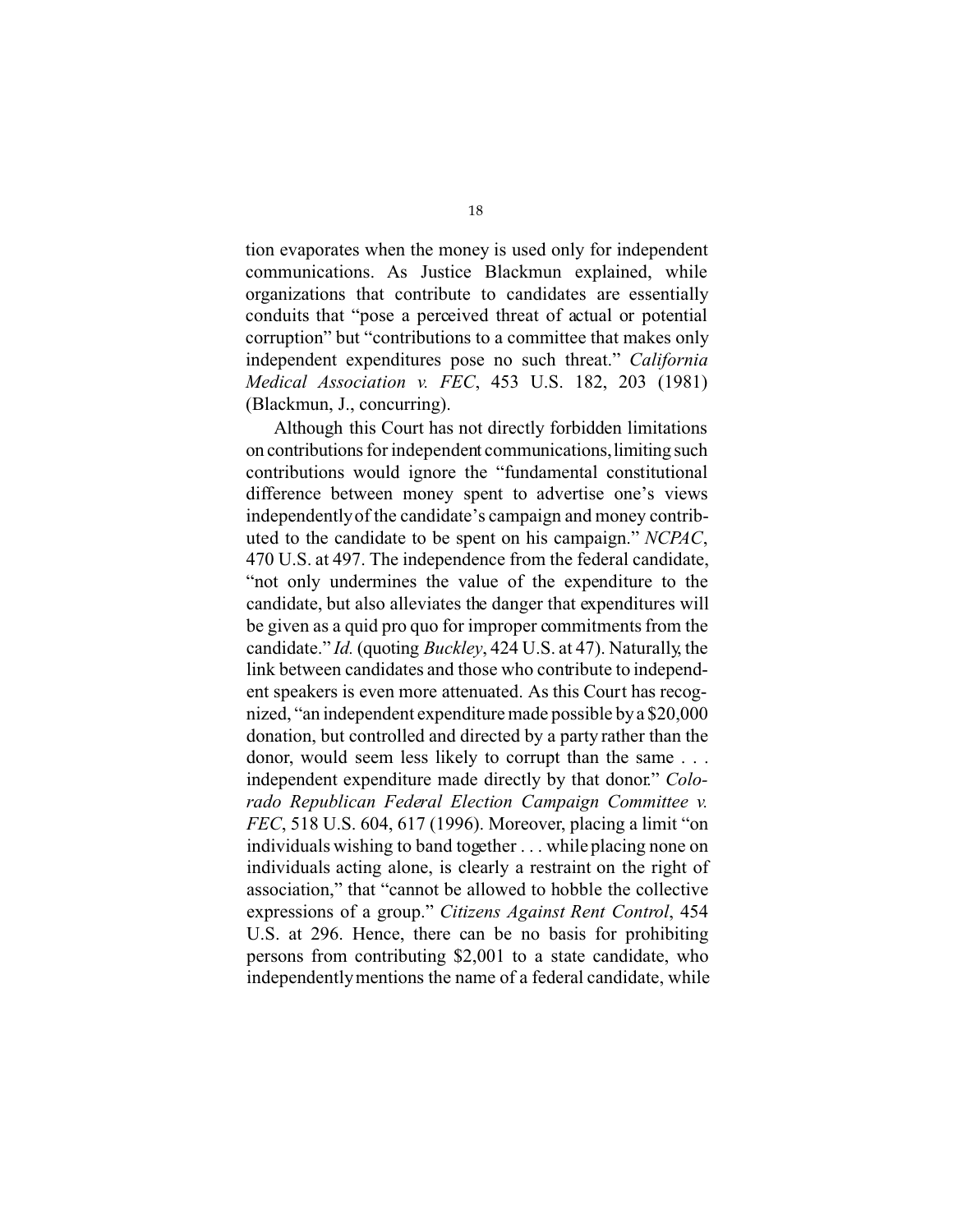allowing donors to individually spend millions of dollars to run the same ad themselves.<sup>6</sup>

 ${}^{6}$ Defendants failed to respond to (1) the problems Rep. Pence articulated concerning the raising of funds for Indiana Family Institute and the absence of any public perception of corruption in the relationship, NRLC Br. 36-39, (2) the standing to intervene of Sen. McCain et al., NRLC Br. 46-49, relying instead, Interv. Br. 11 n.8, on the district court opinion which is appended hereto because it was not included in the Joint Appendix, and (3) NRLC's description of a specific example demonstrating the potential for opposition mischief pose by treating a contract to broadcast as an actual communication. NRLC Br.44-46.

As to the point ab out treating a co ntract as a communica tion, NRLC Plaintiffs rely on arguments made by other plaintiffs but note that Defendants' argument that treating an "expenditure" as a communication is justified because FECA defines "expenditure" to include a contract for an expenditure, FEC Br. 122, is flawed. The definition of "independent expenditure" (far more re levant beca use it is about the actual communication), requires a" communication." *See* 11 C.F.R. § 100.16 ("The term independent expenditu re means an expenditu re by a person for a commu nication expressly advocating the election or defeat of a clearly identified candidate . . . .").